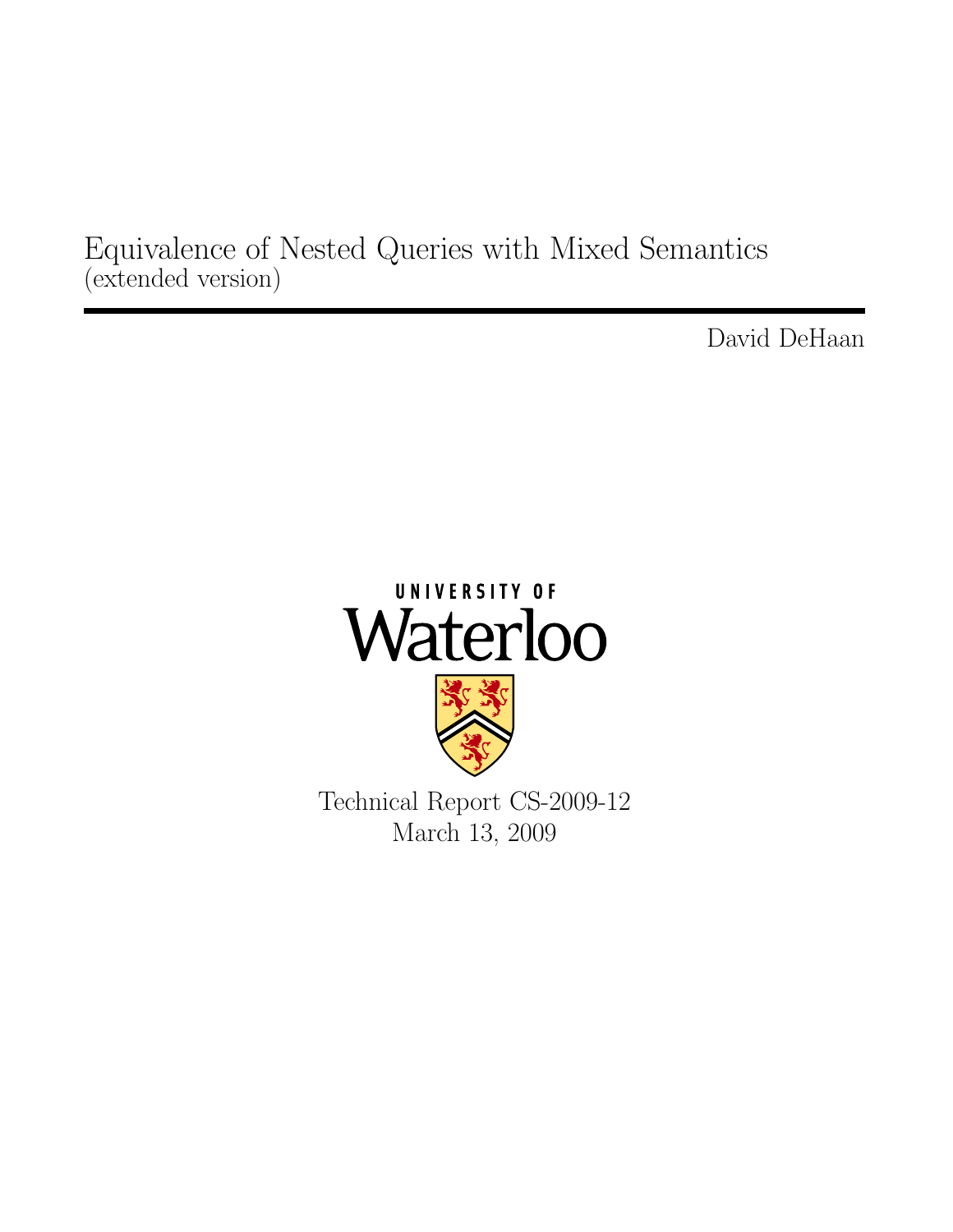# **Equivalence of Nested Queries with Mixed Semantics**

David DeHaan David R. Cheriton School of Computer Science University of Waterloo Waterloo, Ontario, Canada dedehaan@uwaterloo.ca

# ABSTRACT

We consider the problem of deciding query equivalence for a conjunctive language in which queries output complex objects composed from a mixture of nested, unordered collection types. Using an encoding of nested objects as flat relations, we translate the problem to deciding the equivalence between encodings output by relational conjunctive queries. This encoding equivalence cleanly unifies and generalizes previous results for deciding equivalence of conjunctive queries evaluated under various processing semantics. As part of our characterization of encoding equivalence, we define a normal form for encoding queries and contend that this normal form offers new insight into the fundamental principles governing the behaviour of nested aggregation.

# Categories and Subject Descriptors

H.2.4 [Database Management]: Systems—query processing, relational databases; H.2.3 [Database Management]: Languages—query languages

# General Terms

Algorithms, Languages, Theory

# Keywords

conjunctive queries, query equivalence, bag-set semantics, set semantics, normalized bags, aggregation

# 1. INTRODUCTION

Deciding equivalence between queries has long been of interest because of its relevance to query optimization [5], rewriting over views [22], maintenance of materialized views or integrity constraints [37, 17], and access control [31]. While query equivalence is well understood for simple query languages such as conjunctive queries (CQs) under both set and bag-set semantics, modern database systems routinely face workloads of complex queries built from nested query

University of Waterloo Technical Report CS-2009-12.

This is an extended version of work published in

PODS'09, June 29-July 2, 2009, Providence, Rhode Island, USA.

That work is copyright ACM, 2009, and the definitive version

is available from the ACM Digital Library [11].

blocks that apply various aggregation functions, introducing an interleaving of different semantics within a single query. One well-known source of complex queries arises from decision-support applications (e.g. TPC-H, TPC-DS). More recently, with the advent of object-relational mapping technologies, application programmers with little or no knowledge of SQL can write seemingly simple programs that translate into very complex queries due to the reliance on logical views to enact object-relational mappings [28]. In short, the need for optimization techniques that handle complex queries can only be expected to grow.

In this paper we consider the problem of deciding equivalence between conjunctive queries that return nested structures. We generalize previous work by allowing arbitrary nesting of three collection types: sets, bags, and normalized bags. We show the equivalence problem to be NP-complete by reducing it to a relationship we call encoding equivalence between relational CQs. As part of our characterization, we define a normal form for queries that captures interactions between collection types in terms of query-implied multivalued dependencies. Although equivalence of conjunctive queries returning complex objects with nested sets has been considered before [25], the intricacy of the previous characterization makes it difficult to extend to either varied collection types or—as shown in Section 1.2—arbitrary nesting depths. In contrast, the elegance of our normal form makes clear how query structure interacts with the semantics of nested collections of arbitrary types and nesting depths.

# 1.1 Related Research

Optimization of nested SQL queries has long been of interest. One line of research focuses on algebraic transformations that change the nesting structure of the query, including both merging or decorrelating nested query blocks [20, 10, 2] and commuting aggregation with join or with other aggregation [40, 16]. An orthogonal line of work generalizes predicate pushdown and moves join predicates between or introduces semijoins into existing query blocks [24, 29]. Many such transformations have been incorporated into algorithms that rewrite complex queries over materialized views [35, 41, 12]. Unfortunately, the query transformation literature fails to provide a systematic understanding of the principles governing the interaction between nested query blocks.

For non-aggregated relational queries, the containment and equivalence problems are mutually reducible. An extensive body of literature characterizes the containment problem for CQs [5], queries with disjunction or negation [33], inequalities [21, 39], and schema constraints [19]. Chaudhuri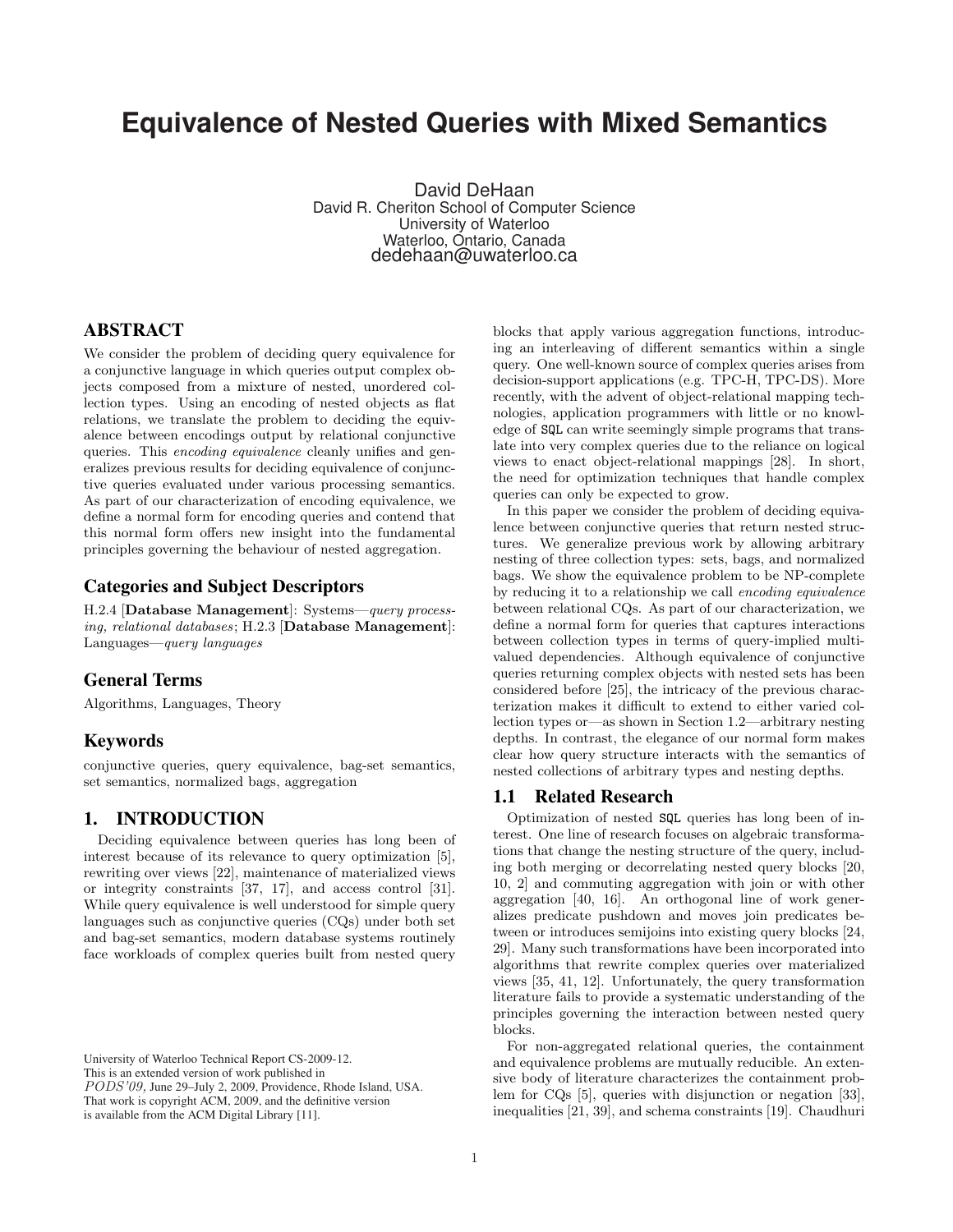and Vardi [6] and Ioannidis and Ramakrishnan [18] independently propose bag/bag-set semantics as a way to model the input to cardinality-sensitive aggregation functions. Cohen later proposes "combined semantics" as a generalization of bag-set semantics in which cardinality depends only on a specified subset of the query variables [7], while Grumbach et al. [15] propose "isomorphism modulo a product" as a relaxation of bag-set equivalence to model the input to aggregation functions such as avg. Our study of equivalence for nested objects of mixed collection types generalizes all of these equivalence relations for CQs, as they all reduce to special cases of encoding equivalence (see Section 4). Containment is not known to be decidable under bag-set semantics, and so we restrict our attention to equivalence.

Equivalence of aggregation queries has been investigated previously [8, 9, 15], primarily so as to understand the behaviour of specific aggregation functions within an unnested context. Our abstraction of aggregation functions as collection constructors is comparatively primitive, but our work is orthogonal in that we seek to understand the effect of query nesting. Other authors have shown that constraints induced by nested aggregation functions easily yield undecidability in the presence of domain-specific knowledge [23, 32].

Early work on complex objects assumes a model of nested relations [1], including the well-known nested relational algebra of Thomas and Fischer [36]. More powerful models and languages encompassing other collection types have also been proposed—in particular, variations of the Nested Relational Calculus, which typically allow for the creation of objects with empty subcollections [30, 26, 4]—but this research mostly focuses on power of expression, rather than the query equivalence problem. To place our work in context, the query language we consider can be described informally as a bag semantic conjunctive algebra extended with three variants of the *nest* operator (for constructing different collection types), but with no unnest operator (we briefly discuss such an extension in Section 5.3), and no power to create empty subcollections. Transformation rules for the nested relational algebra have been defined [34, 27], but these do not characterize equivalence of arbitrary expressions.

Containment and equivalence of queries returning complex objects (nested sets only) is studied by Levy and Suciu [25], who consider "conjunctive OQL" (COQL) queries. Whereas containment of flat relations indisputably corresponds to set inclusion, there is no single definition for containment of nested sets. Levy and Suciu use an inductive definition previously proposed for Verso relations [3], and they reduce containment (under this definition) of COQL queries constructing objects with nesting depth d to testing a relationship between CQs that they call "simulation to depth d," defined as follows. Let  $Q(\overline{\mathcal{I}}_1;\ldots;\overline{\mathcal{I}}_d;\overline{\mathcal{V}})$  be a CQ whose head has been annotated to distinguish  $d$  sets of  $in$ dex variables, and define  $\overline{\mathcal{I}} := (\overline{\mathcal{I}}_1; \ldots; \overline{\mathcal{I}}_d)$ . Given two such queries, Q simulates Q' to depth d—denoted  $Q \preceq_d Q'$ —iff over every database instance the following equation holds:

$$
\forall \overline{\mathcal{I}}_1 \ldotp \exists \overline{\mathcal{I}}'_1 \ldots \forall \overline{\mathcal{I}}_d \ldotp \exists \overline{\mathcal{I}}'_d \ldotp \forall \overline{\mathcal{V}} \left[ Q(\overline{\mathcal{I}}; \overline{\mathcal{V}}) \Rightarrow Q'(\overline{\mathcal{I}}'; \overline{\mathcal{V}}) \right] \qquad (1)
$$

a condition characterized by the existence of a simulation mapping, and hence NP-complete to decide [25]. For COQL queries that cannot construct empty sets, containment reduces to a single simulation test. Levy and Suciu claim that arbitrary COQL containment reduces to testing an exponential number of simulation conditions; however, Dong et al. [13] point out that this is insufficient for implying containment.<sup>1</sup>

The containment relationship used by Levy and Suciu is not antisymmetric (mutual containment does not imply equivalence) and so they define a separate "strong simulation" relationship between CQs for testing COQL equivalence. Query  $Q$  strongly simulates  $Q'$  to depth d—denoted  $Q \nprec_d Q'$ —iff:

$$
\forall \overline{\mathcal{I}}_1 \ldotp \exists \overline{\mathcal{I}}'_1 \ldots \forall \overline{\mathcal{I}}_d \ldotp \exists \overline{\mathcal{I}}'_d \ldotp \forall \overline{\mathcal{V}} \left[ Q(\overline{\mathcal{I}}; \overline{\mathcal{V}}) \iff Q'(\overline{\mathcal{I}}'; \overline{\mathcal{V}}) \right] \qquad (2)
$$

a condition which they claim is characterized by the existence of a strong simulation mapping [25], and hence still NP-complete to decide (although they define this mapping only for  $d \leq 1$ ). While equivalence of general COQL queries is left open, they claim that equivalence for COQL queries that cannot construct empty sets reduces to testing a single strong simulation condition in each direction (Proposition 6.3 [25]). We demonstrate in Example 2 that this reduction of nested query equivalence to strong simulation is incorrect.

Finally, Van den Bussche et al. prove that the query equivalence problem is undecidable for the Positive-Existential fragment of the Nested Relational Calculus [38]. Although PENRC lacks the ability to explicitly test set-emptiness, Van den Bussche et al.'s proof of undecidability relies on the ability to construct objects containing empty subsets. As such, their result does not necessarily transfer to positive fragments of the nested relational algebra that are incapable of creating empty subobjects.

### 1.2 Two Motivating Examples

Our first example illustrates the weakness of current query rewriting algorithms that depend on sets of algebraic transformations that are sound but incomplete.

Example 1 Consider the following database schema, storing information about customer orders solicited by a company's agents. Assume that the schema includes the obvious primary and foreign key constraints.

Customer(cid, cname, ctype) Order(oid, cid, date) LineItem(oid, lineno, price, qty) Agent(aid, aname) OrderAgent(oid, aid) Date(date, qtr)

The schema also contains a logical view defined by the following SQL query (we abbreviate relation names with capitals and use subscripts to distinguish repeated relations). Although the base relations do not contain duplicates, view AgentSales may (due to the bag semantics of SQL).

AgentSales(aid, aname, date, ctype, oval) select aid, aname, date, ctype, sum(price \* qty) from C  $\bowtie_{\mathsf{cid}}$  O  $\bowtie_{\mathsf{oid}}$  LI  $\bowtie_{\mathsf{oid}}$  OA  $\bowtie_{\mathsf{aid}}$  A group by aid, aname, date, ctype, oid

<sup>1</sup>Dong et al. [13] consider containment of a restricted class of COQL queries (corresponding to XQuery), showing it to be in co-NEXPTIME, but NP-complete or co-NP-complete for a variety of further restrictions. To the best of our knowledge, the complexity of the general COQL containment problem remains open.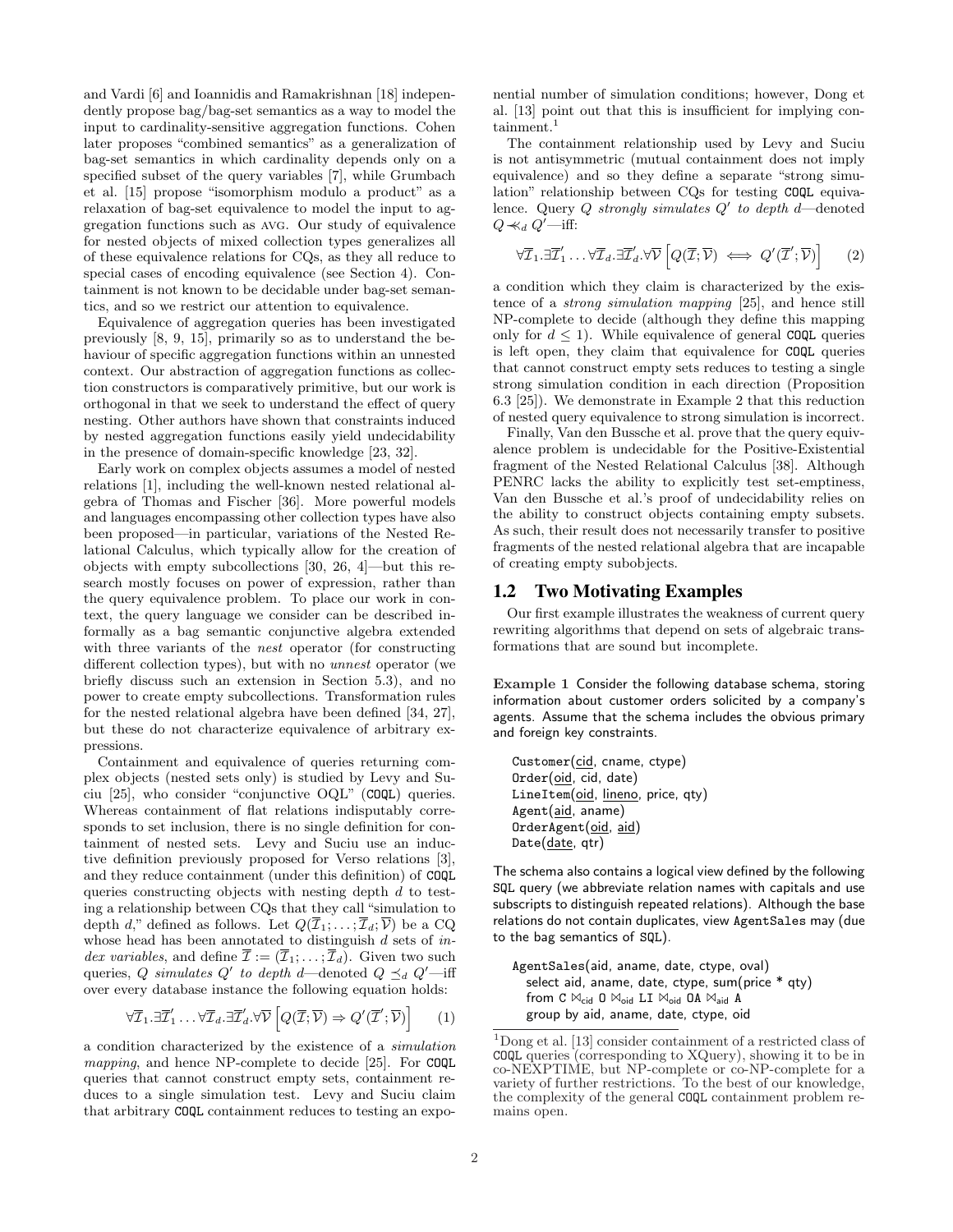The attribute Customer.ctype is code that classifies customers as either Residential or Corporate, and sales from the two sectors are always reported separately. Suppose that an end user wants a report that lists for each agent the quarterly average order value, with the Residential and Corporate metrics shown in separate columns. Equipped only with a reporting tool that generates single-block conjunctive SQL queries (with aggregation), the user could accomplish this report by generating the following query.

 $Q_1$ : select AS<sub>1</sub> aname, qtr,  $avg(AS<sub>1</sub>.oval)$  as avgRsale,  $avg(AS_2.oval)$  as avgCsale from  $(AS_1 \Join_{date} D_1) \Join_{\{aid, qtr\}} (AS_2 \Join_{date} D_2)$ where  $AS_1$ .ctype = 'R' and  $AS_2$ .ctype = 'C' group by aid,  $AS<sub>1</sub>$  aname, qtr

Suppose that the database system contains the following materialized views.

```
OrderValues(oid, oval)
  select oid, sum(price * qty)
  from LI group by oid
```
AnnualAgentSales(aid, qtr, ctype, avgOval) select aid, qtr, ctype, avg(oval) from C  $\bowtie$ <sub>cid</sub> O  $\bowtie$ <sub>oid</sub> OV  $\bowtie$ <sub>oid</sub> OA  $\bowtie$ <sub>date</sub> D group by aid, qtr, ctype

The best rewriting of  $Q_1$  found by any RDBMS that we tested uses schema information to push down the sum aggregate in AgentSales in order to rewrite over two occurrences of view OrderValues. However, no RDBMS could remove the problematic cartesian product between each agent's quarterly Residential and Corporate orders, and hence no rewritings of  $Q_1$ over view AnnualAgentSales were found. In contrast, the following query  $Q_2$  does not contain the problematic cartesian product, and our paper provides an algorithm proving that  $Q_2$ is equivalent to  $Q_1$  with respect to the given schema constraints (but not equivalent in general).

```
Q_2: select aname, qtr,
                AdS<sub>1</sub>.avgOval as avgRsale,
                AAS2.avgOval as avgCsale
         from A \bowtie<sub>aid</sub> AAS<sub>1</sub> \bowtie<sub>{aid, qtr}</sub> AAS<sub>2</sub>
         where \text{AAS}_1.\text{ctype} = \text{'R'} and \text{AAS}_2.\text{ctype} = \text{'C'}order by aname, qtr
```
Our second example illustrates why mutual strong-simulation does not imply equivalence of queries with nested sets.

Example 2 Consider a database containing a relation E(P,C) that denotes parent-child relationships, along with the following three queries (written in an SQL-like syntax that corresponds to empty-set-free COQL).

Q<sub>3</sub>: { select { 
$$
u.C
$$
 } from E as  $x$ ,  
\n(select  $z.P$ , {  $z.C$  } as  $C$  from E as  $z$   
\ngroup by  $z.P$ ) as  $u$   
\nwhere  $x.C = u.P$  group by  $x.C$ 

*Q*<sub>4</sub>: { select { 
$$
u.C
$$
} from E as x, E as y,  
\n(select z.P, { z.C } as C from E as z  
\ngroup by z.P) as u  
\nwhere  $x.C = u.P$  and  $y.C = u.P$   
\ngroup by x.P, y.P



Figure 1: Database instance  $D_1$ 

|        |                  |                  |                | $Q_4^{\cdot}$ |                                      |                |                            | $Q'_5$ |                  |                           |                |
|--------|------------------|------------------|----------------|---------------|--------------------------------------|----------------|----------------------------|--------|------------------|---------------------------|----------------|
| $Q'_3$ |                  |                  |                |               | $\boldsymbol{a}$<br>$\boldsymbol{a}$ | $_{b_1}$       | 11111111<br>C <sub>1</sub> |        | $\boldsymbol{a}$ | $\alpha$<br>O1            | c <sub>1</sub> |
|        | $\alpha$         | O1               | c <sub>1</sub> |               | $\it a$<br>$\boldsymbol{a}$          | b <sub>1</sub> | $c_2$                      |        | $\boldsymbol{a}$ | b <sub>1</sub><br>$\it a$ | $c_2$          |
|        | $\it a$          | $_{01}$          | $c_2$          |               | $\it a$<br>$\boldsymbol{a}$          | $_{03}$        | $c_3$                      |        | $\it a$          | $\it a$<br>$v_3$          | $c_3$          |
|        | $\it a$          | $_{03}$          | $c_3$          |               | a<br>a                               | $b_3$          | $c_3$                      |        | $\it a$          | d<br>$b_3$                | $c_3$          |
|        | d                | $b_2$            | c <sub>1</sub> |               | d<br>$\boldsymbol{a}$                | $b_3$          | $c_3$                      |        | d                | $\it a$<br>$b_3$          | $c_3$          |
|        | $\boldsymbol{d}$ | $\mathfrak{v}_2$ | c <sub>2</sub> |               | d<br>d                               | b <sub>2</sub> | C <sub>1</sub>             |        | d                | b <sub>2</sub>            | $c_1$          |
|        | d                | bз               | $c_3$          |               | $\boldsymbol{d}$<br>$d_{-}$          | b <sub>2</sub> | c <sub>2</sub>             |        | $\boldsymbol{d}$ | $d\;b_2$                  | c <sub>2</sub> |
|        |                  |                  |                |               | $d_{\cdot}$<br>$\overline{d}$        | $b_3$          | $c_3$                      |        | d                | d<br>$b_3$                | $c_3$          |

Figure 2: Evaluating  $Q'_3$ ,  $Q'_4$ , and  $Q'_5$  over  $D_1$ 

$$
Q_5: \{ \text{ select } \{C\} \text{ from E as } x, \\ (\text{select } z.P, \{z.C\} \text{ as } C \\ \text{ from E as } y, \text{ E as } z \text{ where } y.C = z.P \\ \text{ group by } y.P, z.P) \text{ as } u \\ \text{where } x.C = u.P \\ \text{group by } x.P,
$$

Query  $Q_3$  returns sets of related grandchildren, grouped first into sets with a common parent, and then into sets with a common grandparent. Query  $Q_4$  is similar to  $Q_3$ , but the outer aggregation groups by pairs of grandparents. Query  $Q_5$  is also similar to  $Q_3$ , but the inner aggregation groups by both parent and grandparent. Levy and Suciu's technique [25] associates  $Q_3$ ,  $Q_4$ , and  $Q_5$  with the following indexed CQs.

$$
\overline{\mathcal{I}}_1 \xrightarrow{\overline{\mathcal{I}}_2} \overline{\mathcal{V}} \atop Q'_3(\overbrace{A}^{'}; \overbrace{B}^{'}; \overbrace{C}^{'}):=E(A,B),E(B,C) Q'_4(A,D; \overline{B}^{'}; \overline{C}^{'}):=E(A,B),E(B,C),E(D,B) Q'_5(\overline{A}^{'};D,B; \overline{C}^{'}):=E(A,B),E(B,C),E(D,B)
$$

Consider the database  $\mathbb{D}_1$  in Figure 1 and the corresponding query results in Figure 2 (index groups have been visually separated for clarity). The reader can verify that over database  $\mathbb{D}_1$  all six strong simulation conditions  $Q'_3 \prec_2 Q'_4$ ,  $Q'_4 \prec_2 Q'_3$ ,  $Q_3' \prec_2 Q_5'$ ,  $Q_5' \prec_2 Q_3'$ ,  $Q_4' \prec_2 Q_5'$ , and  $Q_5' \prec_2 Q_4'$  are satisfied (c.f. equation 2); in fact, we can show that they are all satisfied over any database. However, the queries are not all equivalent since over  $\mathbb{D}_1$  queries  $Q_3$  and  $Q_5$  output the object  $\{\{\{c_1,c_2\},\{c_3\}\}\}\$  while  $Q_4$  outputs  $\{\{\{c_1,c_2\},\{c_3\}\},\{\{c_3\}\}\}.$ We show later that queries  $Q_3$  and  $Q_5$  are equivalent.

The remainder of the paper will proceed as follows. In Section 2 we formalize a data model for objects and a query language for constructing them. In Section 3 we describe an encoding of objects within flat relations and reduce equivalence of nested object queries to encoding equivalence between CQs. We propose a normal form for encoding queries in Section 4, where we use it to characterize encoding equivalence. Section 5 considers certain extensions of the basic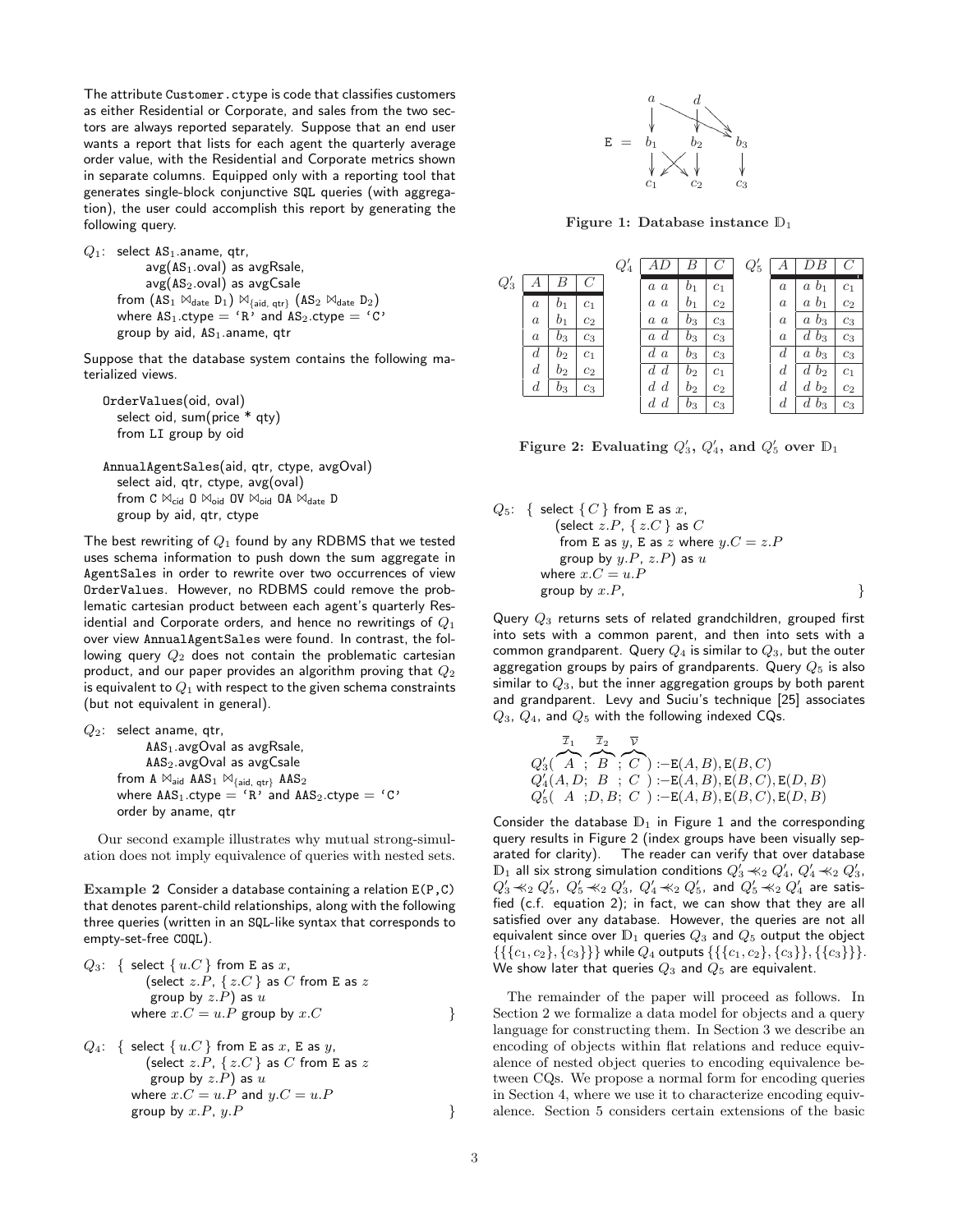technique, including the handling of schema dependencies. We summarize our results in Section 6 and suggest further possible extensions.

# 2. OBJECTS AND OBJECT QUERIES

We define a data model for complex objects, along with certain transformations between objects that we will find useful later. We then define a query language for constructing objects out of a database of flat relations.

# 2.1 Mixed-Type Objects

Our data model utilizes three different collection types: sets, bags, and normalized bags, which we denote with the delimiters  $\{\cdot\}, \{\cdot\},$  and  $\{\!\!\{\cdot\},\}$ , respectively. A normalized bag is a special case of a bag in which the greatest common divisor of the element frequencies is one; this is useful for modelling the semantics of certain statistical functions such as average or standard deviation.

Example 3 The following four distinct bags correspond to two distinct normalized bags and a single set. The user can verify that the collections have four distinct sums, two distinct averages, and the same max or min.

$$
\{1,2\} \longrightarrow \{1,2\} \longrightarrow \{1,2\}
$$
  

$$
\{1,1,2,2\} \longrightarrow \{1,2\} \longrightarrow \{1,2\}
$$
  

$$
\{1,1,2,2,2\} \longrightarrow \{1,1,2,2,2\}
$$
  

$$
\{1,1,1,1,2,2,2,2,2,2\}
$$

Let dom denote a countably infinite set of atomic values. A sort is a finite instance of the following grammar

$$
\tau := \text{dom} \mid \{ \tau \} \mid \{ \tau \rvert\} \mid \{ \sharp \tau \rvert\} \mid \langle \tau, \ldots, \tau \rangle \tag{3}
$$

where the delimiters  $\langle \cdot \rangle$  denote a tuple. We call a tuple sort  $flat$  if it is composed of atomic sorts only, and we say that a sort is a chain sort if it contains precisely one descendant tuple sort, and that tuple sort is flat. We define the depth of a sort as the maximum number of collection sorts occurring along any root-to-leaf path in its hierarchical definition.

We define three *semantic indicators* s, b, and n which are used to denote whether a collection is of type set, bag, or normalized bag, respectively. Any chain sort of depth d can be abbreviate by a pair  $(\S, k)$ , where  $\S$  is a *signature* composed of d semantic indicators that indicates from leftto-right the type of successive descendant collection sorts, and  $k$  is the arity of the tuple at the leaf of the type. Given an arbitrary sort  $\tau$ , we use CHAIN( $\tau$ ) to denote the chain sort abbreviated as  $(\S, k)$ , where  $\S$  records the semantic indicators of the collection sorts in  $\tau$  in preorder, and k is the total number of atomic sorts in  $\tau$ . If  $\overline{\S} \neq \emptyset$  then  $\S_i$  represents the  $i^{\text{th}}$  semantic indicator  $(i \in [1, \lvert \overline{\S} \rvert]).$ 

Example 4 Consider the sorts depicted graphically in Figure 3 (collection types have been numbered for clarity). Sort  $\tau_1$  has depth three and is not a chain sort. Sort CHAIN( $\tau_1$ ) is a chain sort of depth five that abbreviates as  $(bn b n b, 6)$ .

We use  $\llbracket \tau \rrbracket$  to denote the (infinite) set of possible values conforming to sort  $\tau$ , called the *interpretation of*  $\tau$ . We conforming to sort  $\tau$ , called the *interpretation of*  $\tau$ . We define a *complex object* as a finite member of the set  $\bigcup_{\tau} [\tau]$ .

We say that an object is *complete* if it does not contain any empty collections. We say that an object is trivial if it



Figure 3: Sorts  $\tau_1$  and  $\text{CHAIN}(\tau_1) = (\text{bnbh}, 6)$ 



Figure 4: Object  $o_1 \in [\![\tau_1]\!]$ 

is either an empty collection or a tuple of trivial objects. We say that an object is a *chain object* if it conforms to a chain sort and it is either complete or trivial. Chain objects are useful because they are straightforward to encode within a single relation (Section 3.1).

Given any object  $o \in \llbracket \tau \rrbracket$  that is either complete or trivial, we can transform o into a corresponding chain object CHAIN( $o$ )  $\in$  [CHAIN( $\tau$ )] by a recursive procedure that removes tuple branching by distributing copies of the right sub-object over the leaves of the left-subobject. The algorithm is given in Appendix A. This transformation is lossless in that given both  $\tau$  and CHAIN( $o$ ) the original object  $o$  can be reconstructed. Hence, given any sort  $\tau$  and any two objects  $o, o' \in \llbracket \tau \rrbracket$  that are each either complete or trivial,  $o = o'$  iff CHAIN $(o) =$ CHAIN $(o')$ .

Example 5 Figure 4 depicts object  $o_1$  conforming to sort  $\tau_1$ from Figure 3. The transformation of  $o_1$  into chain object CHAIN( $o_1$ ) conforming to sort CHAIN( $\tau_1$ ) is shown in Figure 5.

# 2.2 Object-Constructing Queries

We now specify a query language we call COCQL ("Conjunctive Object-Constructing Query Language") for constructing objects out of a database of flat relations (we consider nested inputs in Section 5.2). Our intent is to approximate the queries expressible using conjunctive SQL expressions with non-scalar aggregation and from-clause nesting (i.e., the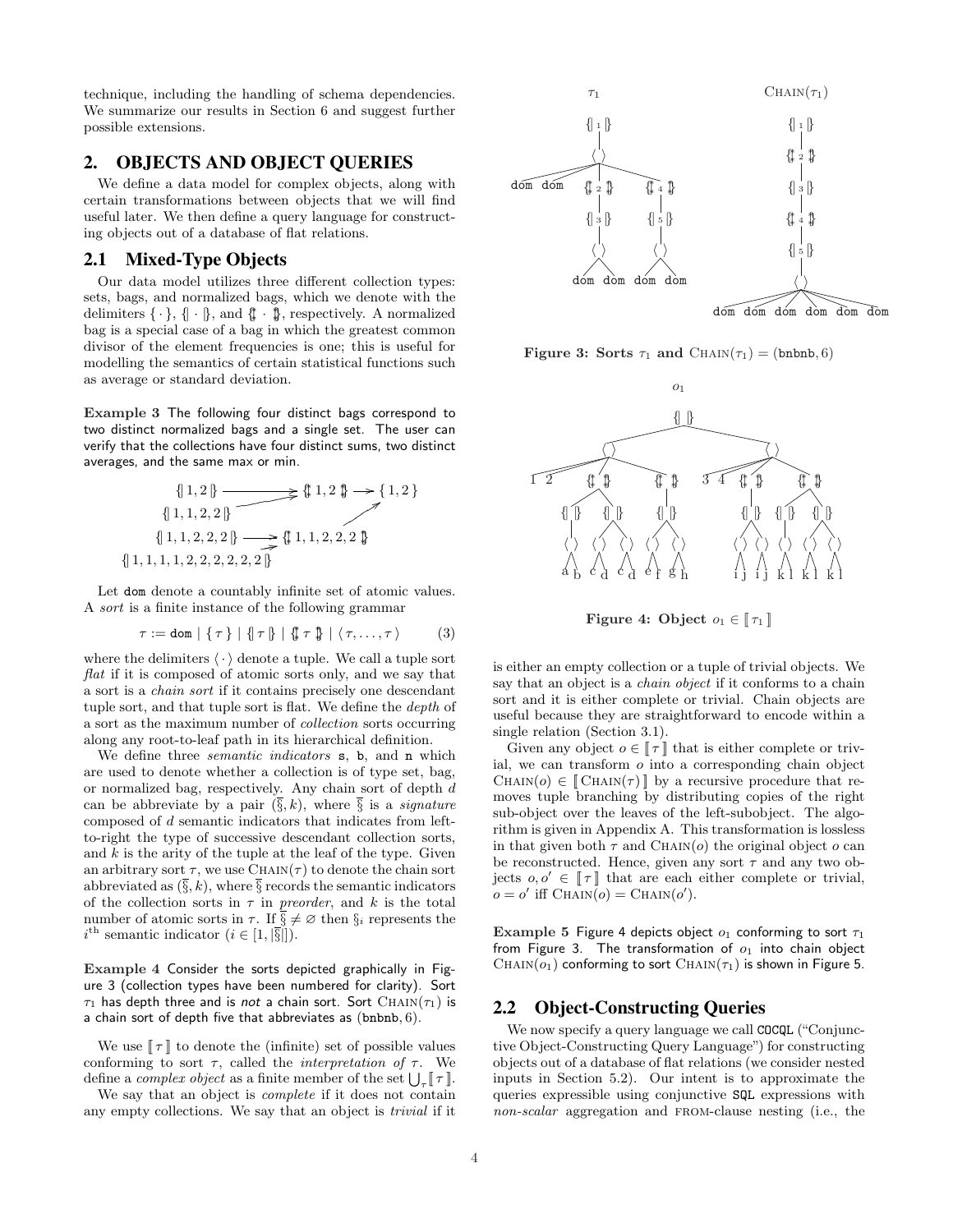$CHAIN(o<sub>1</sub>)$ 



Figure 5: Object  $\text{CHAIN}(o_1) \in \llbracket \text{CHAIN}(\tau_1) \rrbracket$ 

language of "stacked views" [12]). As such, COCQL corresponds to a conjunctive fragment of the bag semantic relational algebra extended with a grouping operator [14]. We let aname denote an infinite set of attribute names. We also define a set  $\mathcal{F} = \{SET, BAG, NBAG\}$  of aggregation functions that each aggregate a collection of tuples into a set, bag, or normalized bag object.

A COCQL query is an expression conforming to the following grammar.

$$
\begin{array}{l} Q:=\left\{\,E\,\right\} \;\mid\; \left\{\,\mathbb{E}\,\mathbb{B}\,\mid\; \left\{\,\mathbb{E}\,\mathbb{E}\,\right\}\,\right.\\ E:=R(\overline{A})\;\mid\; \sigma_p(E)\;\mid\; E_1\bowtie_p E_2\;\mid\; \prod_{\overline{W}}^{\operatorname{dup}}(E)\;\mid\\ \prod_{\overline{X}}^{\left[Y-f(\overline{Z})\right]}(E) \end{array}
$$

Evaluating COCQL query Q over database D yields the object  $(Q)^D$ , which is either a set, a bag, or a normalized bag constructed from the result of evaluating the algebraic subquery under bag-set semantics (i.e., bag semantics with the assumption that base relations are sets). Several comments pertain to the algebraic sub-language:

- 1. The base relation operator  $R(\overline{A})$  requires  $\overline{A}$  to be a tuple of "fresh" attributes names from aname. This notation should be perceived algebraically as enacting mandatory attribute renaming, rather than as introducing query variables (although we use it here to simplify later translation to variable-based CQ notation).
- 2. Predicate  $p$  is a conjunction of equality comparisons restricted to constants/attributes of atomic sort.
- ESTE THE CONSTRAINT CONSTRAINT SUPPOSE TO A CONSTRAIN TO THE SOLE OF THE PRESERVING PROJECTION. Tuple  $\overline{W}$  is a sequence of constants/attributes of unrestricted
- sort.<br>4.  $\prod_{\overline{X}}^{[Y=f(\overline{Z})]}$  denotes *generalized projection* with grouping list  $\overline{X}$  and an optional aggregation expression [14, 16. In this paper, we restrict  $\overline{X}$  to containing *atomic* sorts (a restriction analogous to one in COQL [25]). Expression  $Y = f(\overline{Z})$  requires that Y be a "fresh" attribute name from **aname**,  $f \in \mathcal{F}$ , and Z be a sequence of constants or attribute names. We note that the case  $X = \emptyset$  is treated with the same semantics as  $X \neq \emptyset$ and so, analogous to the nest operator [36], generalized projection cannot construct empty collection objects (in contrast to SQL, which switches between scalar and non-scalar aggregation).

Because the algebraic component of COCQL is not capable of constructing empty collection objects, the result of any COCQL query is always either a complete or a trivial object. A COCQL query is satisfiable there exists a database instance over which it outputs a non-trivial object. COCQL satisfiability is verifiable in polynomial time (identical to satisfiability of CQs with explicit equality), and so for the remainder of the paper we restrict our attention to satisfiable COCQL queries.

Example 6 Query  $Q_3$  from Example 2 can be expressed in COCQL as follows. Queries  $Q_4$  and  $Q_5$  are similar.

$$
Q_3\colon\thinspace\{\textstyle{\prod_Y^{\text{dup}}(\prod_A^{Y=\text{set}(X)}(\mathbf E(A,B')\atop \textstyle\bigwedge_{B'=B}\prod_B^{X=\text{set}(C)}(\mathbf E(B,C))))\}}
$$

Because COCQL queries do not explicitly contain tuple constructors, we adopt a convention for the evaluation of COCQL queries that uses the minimal number of tuple constructors necessary (i.e., no unary tuples). For example, the query in Example 6 outputs results with sort  $\{ \{ \{ \text{dom} \} \} \}.$ 

# 3. RELATIONAL ENCODINGS AND ENCOD-ING QUERIES

In this section we first specify a relational encoding for complex objects. We then describe a translation from an arbitrary COCQL query  $Q$  to a conjunctive query  $\text{Enc}(Q)$  such that whenever query  $Q$  outputs object  $o$ , query  $\text{EncQ}(Q)$ outputs an encoding of  $\text{CHAIN}(o)$ .

### 3.1 Encoding Relations

Because COCQL queries are incapable of constructing empty subcollections, we restrict out attention to objects that are either complete or trivial. In light of the CHAIN transformation previously defined, it suffices to encode chain objects, which we encode within relations by use of *indexes*. Figure 6 illustrates the basic idea—given a chain object  $o$  of depth  $d$ , to each member of each collection type we assign a locallyunique index value composed of one or more atomic values. Then for each leaf tuple  $\langle \overline{x} \rangle \in o$ , we generate one relational tuple  $\langle i_1; \ldots; i_d; \overline{x} \rangle$  where  $i_1; \ldots; i_d$  is the sequence of index values assigned along the path from the root to  $t^2$ .

<sup>2</sup>There are two minor differences between our encoding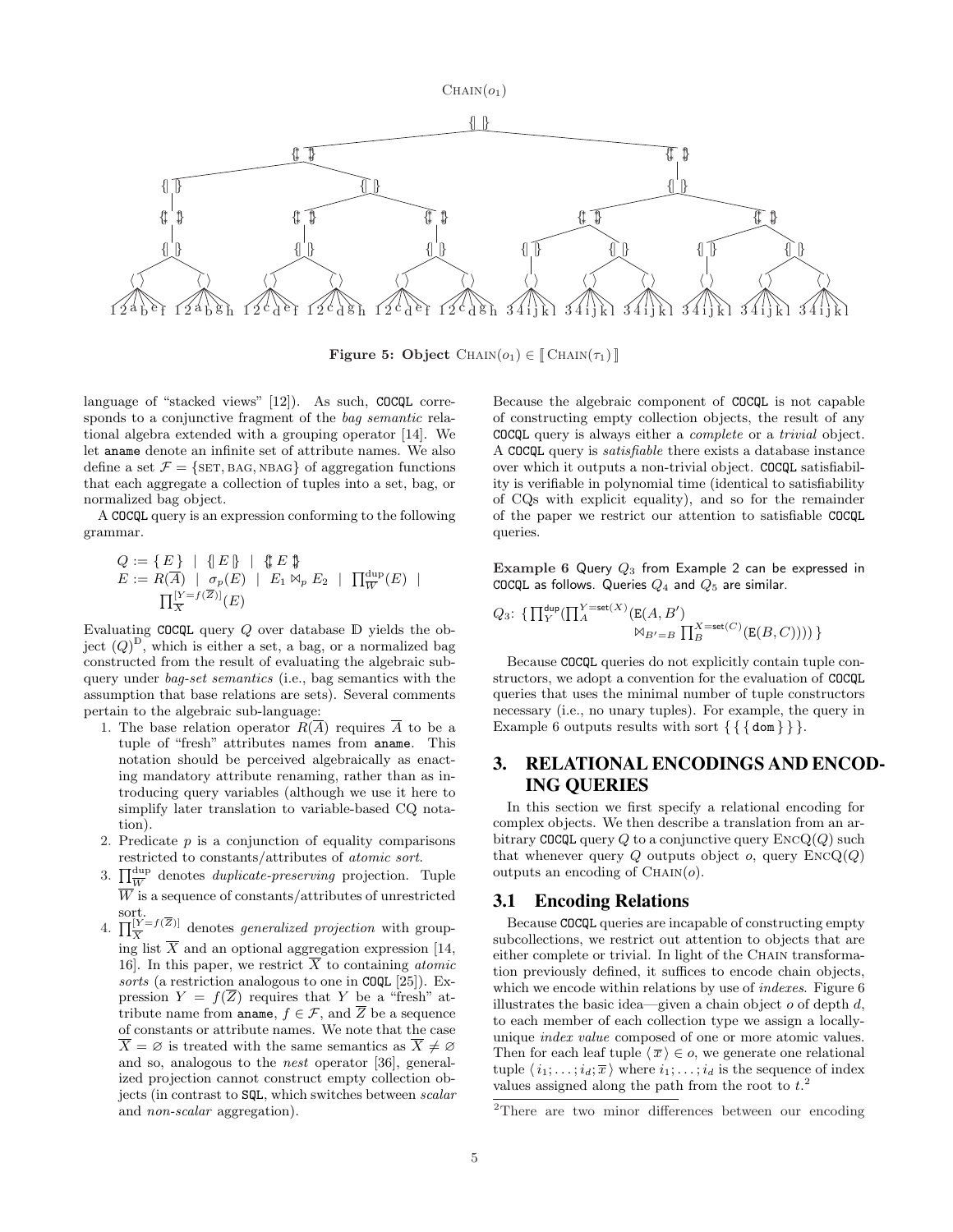

Figure 6: Encoding of a chain object



Figure 7: More encoding relations

More formally, we define an encoding schema of depth d  $(d \geq 0)$  as a relational schema with the following form.

$$
R(\overline{\mathcal{I}}_1;\overline{\mathcal{I}}_2;\ldots;\overline{\mathcal{I}}_d;\overline{\mathcal{V}})
$$

Each  $\overline{\mathcal{I}}_i$  is a sequence of distinct attributes called the *index* attributes at level i, with  $\mathcal{I}_i$  denoting the set of attributes in  $\overline{\mathcal{I}}_i$ , while  $\overline{\mathcal{V}}$  is a sequence of *output attributes*, with  $\mathcal{V}$ denoting the set of attributes in  $\overline{\mathcal{V}}$ . For convenience, we use  $\overline{\mathcal{I}}_{[i,j]}$  to denote the sequence  $\overline{\mathcal{I}}_i \overline{\mathcal{I}}_{i+1} \cdots \overline{\mathcal{I}}_j$ , and  $\mathcal{I}_{[i,j]}$  the corresponding set. Each attribute can occur as either an index attribute, an output attribute, or both; however, an attribute cannot occur as an index within multiple levels.

We define an *encoding relation* as an encoding schema paired with a relational instance over the attributes  $\mathcal{I}_{[1,d]} \cup \mathcal{V}$ that satisfies the functional dependency  $\mathcal{I}_{[1,d]} \to \mathcal{V}$ . (When depicting encoding relations graphically, as in Figure 6, we separate index levels with a single rule and the index attributes from the output attributes with a double rule.) Given a relation R and any attribute  $A \in (\mathcal{I}_{[1,d]}\cup \mathcal{V})$ , we use  $\mathtt{adom}(A,R)\subset \mathtt{dom}$  to denote the  $active$   $domain$  of attribute  $A$ within relation R. Given any value  $\overline{a} \in \text{adom}(\overline{\mathcal{I}}_{[1,l-1]}, R)$  we use  $R[\overline{a}]$  to denote the sub-relation of R indexed by  $\overline{a}$ , which is itself an encoding relation with schema  $R(\overline{\mathcal{I}}_l; \ldots; \overline{\mathcal{I}}_d; \overline{\mathcal{V}})$ . For example, Figure 7 shows encoding relation  $R_2$  with schema  $R_2(A; B, C; D)$  along with sub-relations  $R_2[a_2]$  and  $R_2[a_2b_1c_1]$ .

Consider encoding relation  $R_1$  in Figure 6. By applying  $\text{the "decoding reaction } R_1 \text{ and } r_1 \text{ give } 0.$  By applying the "decoding" query  $\oint_{\mathbb{R}} \prod_{A}^{A} (\prod_{W}^{A} X_{S}(Z) (R_1(W, X; Y; Z))) \oint_{\mathbb{R}}$ 

we re-obtain the object in Figure  $6<sup>3</sup>$  We call this object the nb-decoding of  $R_1$ , denoted  $\text{DECODE}(R_1, \text{nb})$ . Because  $R_1$ has depth two and one output attribute, for any signature  $\sqrt{\frac{2}{3}}$  with  $|\sqrt{\frac{2}{3}}| = 2$  we can define a similar decoding query that yields an object of sort  $(\S, 1)$ . For example, the ss-decoding of  $R_1$  is the object  $\{\{\langle 1 \rangle\}, \{\langle 2 \rangle\}\}.$ 

**Definition 1 (Encoding-Equality)** Given a signature  $\frac{1}{3}$ and two encoding relations  $R, R'$  of depth  $|\overline{\S}|$ , we say that R and R' are  $\overline{\S}$ -equal—denoted  $R \doteq_{\overline{\S}} R'$ —if  $\overline{D}$ ECODE $(R, \overline{\S})$  = DECODE $(R', \overline{\S})$ .

Example 7 Consider the encoding relation  $R_2$  in Figure 7. Fairly obviously, the nb-decoding of  $R_2$  does not yield the obif any obviously, the in-decounity of  $R_2$  does not yield the ob-<br>ject in Figure 6, and so  $R_1 \neq_{nb} R_2$ . However,  $R_1 \neq_{ns} R_2$ because decoding either relation with signature ns yields the object  $\{\!\!\{\, \{\,\langle\, 1\,\rangle\,\}, \{\,\langle\, 1\,\rangle\,\}, \{\,\langle\, 2\,\rangle\,\}\,\!\!\}$  .

While Definition 1 captures the desired semantics of  $\overline{\S}$ equality, the invocation of the DECODE procedure makes formal reasoning awkward. In Appendix B we define a mechanism called a  $\overline{\S}$ -certificate that allows us to characterize  $\overline{\S}$ -equality in a more declarative fashion, which is required for our proofs of the theorems in Section 4. A  $\overline{\S}$ -certificate is essentially a recursive log of one possible set of comparisons justifying the conclusion that two invocations of the DECODE procedure yield the same object.

### 3.2 Encoding Queries

Assuming standard rule-based syntax for CQs [1], we define a *conjunctive encoding query (CEQ)* of depth d as a  $CQ$ with a head resembling a depth-d encoding schema.

$$
Q(\overline{\mathcal{I}}_1; \ldots; \overline{\mathcal{I}}_d; \overline{\mathcal{V}}) := R_1(\overline{X}_1), \ldots, R_n(\overline{X}_n)
$$
(4)

Each  $\overline{\mathcal{I}}_i$  is a sequence of distinct variables called the *index* variables at level i, with  $\mathcal{I}_i$  denoting the set of variables in  $\overline{\mathcal{I}}_i$ ; we again assume that the index sets of different levels are disjoint.  $\overline{V}$  is a sequence of variables and constants, with V denoting the set of *variables* occurring in  $\overline{V}$ . Finally, we use  $B$  to denote the variables occurring in the query body, and we require that  $\mathcal{I}_{[1,d]} \cup \mathcal{V} \subseteq \mathcal{B}$ . The result of evaluating query Q over a database  $\mathbb D$  is an encoding relation  $(Q)^{\mathbb D}$ whose encoding schema is deduced from the query head in a manner analogous to CQs.

Definition 2 (Encoding-Equivalence) Given a signature  $\overline{\S}$  and two CEQs Q, Q' of depth  $|\overline{\S}|$  over the same database schema, we say that Q and  $Q'$  are  $\overline{\S}$ -equivalent—denoted  $Q \equiv_{\overline{\S}} Q'$ —if over every database D the encoding relations  $(Q)^{\mathbb{D}}$  and  $(Q')^{\mathbb{D}}$  are  $\overline{\S}$ -equal.

Given a satisfiable COCQL query Q with output sort  $\tau$ , we construct the corresponding  $CEQ$   $EncQ(Q)$  as follows.

- 1. Create the body of  $ENCQ(Q)$  by collecting all of the base relation operators in Q (taking the assigned attribute names as query variables) and then introducing constants and shared variables to enact the join and selection predicates.
- 2. Construct the output list  $\overline{\mathcal{V}}$  by enumerating the atomic sorts of  $\tau$  in preorder, and emitting for each the corresponding query variable.

method and the one used by Levy and Suciu [25]. First, they effectively convert arbitrary sorts into chain sorts by merging all collections at the same depth, whereas we increase the sort depth by marshalling types in preorder (which is required because merging collection types loses cardinality information). Second, because they only consider sets they do not need indexes for innermost collection (see Example 2), whereas we require them to retain element cardinalities.

<sup>3</sup>Modulo introduction of unary tuple constructors, a technicality which we ignore.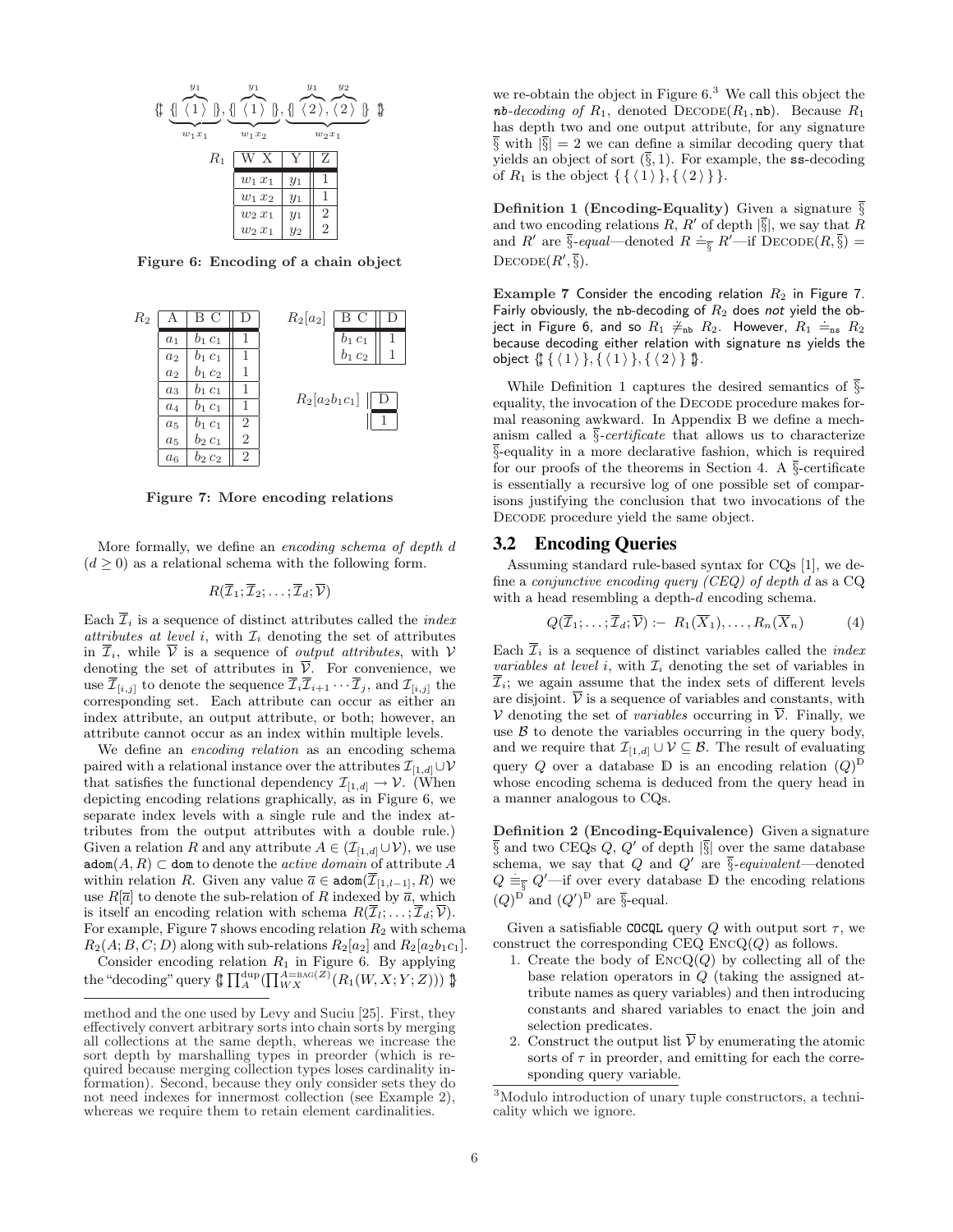- 3. Let  $\tau_1, \ldots, \tau_d$  denote the *collection* sorts within  $\tau$  listed in preorder. For each  $i \in [1, d]$ , calculate  $\overline{\mathcal{I}}_i$  as follows.
	- (a) Locate the query operator within Q that constructs collections corresponding to  $\tau_i$ . When  $i =$ 1 this operator is the explicit collection constructor enclosing the algebraic expression; otherwise it is a generalized projection operator.
	- (b) Let  $E$  be the algebraic sub-expression that inputs into the construction operator. Let  $E'$  be a copy of E with all duplicate-preserving projection operators deleted. Let  $S$  be the set of query variables corresponding to atomic attributes output by  $E'$ .
	- (c) Define  $\overline{\mathcal{I}}_i$  as any ordering of the set  $S \setminus \mathcal{I}_{[1,i-1]}$ .

Example 8 Consider queries  $Q_1$  and  $Q_2$  from Example 1. If we model the output of sum and avg as bags and normalized bags, respectively, then  $Q_1$  and  $Q_2$  have straightforward translations into COCQL queries with output sort  $\tau_1$  from Figure 3. (These translations into COCQL make use of a well-known technique of transforming an aggregation block with  $k$  aggregation expressions into a join of  $k$  such blocks, each with a single aggregation expression.) Figure 8 illustrates the CEQs  $Q_6 := \text{EncQ}(Q_1)$  and  $Q_7 := \text{EncQ}(Q_2)$ . (Components of the queries have been labelled for the sake of clarity; the significance of the shaded attributes will be explained later.)

Proposition 1 Given any database schema and any satisfiable COCQL query Q over that schema with output sort  $\tau$ , let  $(\bar{\xi}, k)$  abbreviate CHAIN( $\tau$ ). Then, for every database instance  $\mathbb{D}$ , the  $\overline{\S}$ -decoding of relation  $(\text{EncQ}(Q))^D$  yields *object* CHAIN $((Q)^{\text{D}})$ .

**Theorem 1** Given two satisfiable COCQL queries  $Q, Q'$  with the same output sort  $\tau$ , let  $(\bar{\S}, k)$  abbreviate CHAIN( $\tau$ ). Then,  $Q \equiv Q'$  iff  $\text{EncQ}(Q) \equiv_{\overline{\S}} \text{EncQ}(Q').$ 

# 4. EQUIVALENCE OF ENCODING QUERIES

We now consider how to determine encoding equivalence between CEQs, thereby providing an algorithm for COCQL query equivalence (cf. Theorem 1). In Section 4.1 we define a normal form for CEQs and prove that conversion to the normal form preserves encoding equivalence. Our main result is in Section 4.2, where we prove that testing encoding equivalence between queries in normal form is a simple generalization of CQ equivalence.

CEQs must yield encoding relations, meaning the query results always satisfy  $\mathcal{I}_{[1,d]} \to \mathcal{V}$ . We assume in this section that queries satisfy the syntactic constraint  $\mathcal{V} \subseteq \mathcal{I}_{[1,d]}$ (a condition satisfied by all queries generated by procedure  $\text{EncQ}(Q)$  in Section 3.2). Section 5.1 describes how to relax this assumption in the presence of schema dependencies.

Encoding equivalence is a relationship that is interesting in its own right, as the case  $|\S| = 1$  suffices to express CQ equivalence under various processing semantics. For example, given two CQs  $Q(\overline{V})$  and  $Q'(\overline{V}')$ , testing  $Q \equiv Q'$  under

- set semantics [5] reduces to  $Q(\overline{\mathcal{V}};\overline{\mathcal{V}}) \equiv_{\mathbf{s}} Q'(\overline{\mathcal{V}}';\overline{\mathcal{V}}');$
- bag-set semantics [6] reduces to  $Q(\mathcal{B}, \overline{\mathcal{V}}) \equiv_b Q'(\mathcal{B}', \overline{\mathcal{V}}')$ where  $\beta$  and  $\beta'$  are the query body variables;
- bag-set semantics modulo a product [15] reduces to  $Q(\mathcal{B};\overline{\mathcal{V}}) \equiv_n Q'(\mathcal{B}';\overline{\mathcal{V}}');$  and

• combined semantics [7] reduces to

 $Q(\mathcal{V} \cup \mathcal{M}; \overline{\mathcal{V}}) \equiv_{\text{b}} Q'(\mathcal{V'} \cup \mathcal{M'}; \overline{\mathcal{V}}')$  where  $\mathcal{M}$  and  $\mathcal{M'}$  are the specified multi-set variables.

### 4.1 Encoding Normal Form

In this section we define a normal form for CEQs which is based upon multivalued dependencies (MVDs) over relations [1]. Given an CQ Q that yields a relation over attribute set U, and a disjoint partitioning of U into three sets  $X, Y, Z$ , we say that Q implies  $X \rightarrow Y$  —denoted  $Q \models X \rightarrow Y$  —if for every database D the relation  $(Q)^D$  satisfies  $X \to Y$ . This implies the following equivalence by definition,

$$
Q \equiv \prod_{XY}(Q) \bowtie \prod_{XZ}(Q) \tag{5}
$$

and so deciding CQ-implied MVDs reduces to CQ equivalence. We can reduce CQ containment to deciding CQimplied MVDs, so deciding CQ-implied MVDs is NP-complete.

Equation 5—which follows directly from the definition of MVDs—has consequences for the structure of the query body. Define the *query hypergraph*  $H^{Q} = (\mathcal{B}, E)$  as a pair where  $\beta$  is the set of variables in body<sub>Q</sub> and E is a set of subsets of B such that for each subgoal  $R_i(\overline{X}_i)$  in body<sub> $\alpha$ </sub>, there exists a hyperedge  $e_i \in E$  equal to the set of variables occurring in  $\overline{X}_i$ . We say that X is a strong  $(Y, Z)$ -articulation set in  $H^Q$  if by deleting the variables in X from  $H^Q$  we disconnect each variable in Y from each variable in Z. The following lemma can be shown to follow from equation 5.

**Lemma 1** Given  $CQ Q(\overline{U})$  and a disjoint partitioning of the variables in  $\overline{U}$  into three sets X, Y, Z, let  $Q'(\overline{U})$  be an equivalent minimal CQ. Then Q implies  $X \rightarrow Y$  iff X is a strong  $(Y, Z)$ -articulation set of  $H^{Q^{\gamma}}$ .

Our normal form is calculated by recursively identifying the *core* indexes. Given a CEQ  $Q(\overline{\mathcal{I}}_1; \ldots; \overline{\mathcal{I}}_d; \overline{\mathcal{V}})$  and a length-d signature  $\overline{\S}$ , define the *core indexes at level i rel*ative to  $\overline{\S}$ —denoted  $\mathcal{I}_i^{\S}$ —as follows. For each  $i \in [1, d]$  let  $Q_i$ be the following CQ.

$$
Q_i(\mathcal{I}_{[1,i]}\mathcal{I}_{[i+1,d]}^{\overline{\S}}):=\text{ body}_Q
$$

Then,  $\mathcal{I}_{i}^{\overline{\S}}$  is the smallest subset of  $\mathcal{I}_{i}$  that satisfies the following conditions. In Appendix C.2 we show that Lemma 1 implies that a unique minimum set  $\mathcal{I}_i^{\S}$  always exists.

| $\S_i$ Condition                                                                                                                                                                                                                                                                                                                                       |
|--------------------------------------------------------------------------------------------------------------------------------------------------------------------------------------------------------------------------------------------------------------------------------------------------------------------------------------------------------|
|                                                                                                                                                                                                                                                                                                                                                        |
| $\begin{array}{ c c } \hline \texttt{b} & \mathcal{I}_i \subseteq \mathcal{I}_i^{\overline{\S}} \\ \texttt{s} & \mathcal{I}_i \cap \mathcal{V} \subseteq \mathcal{I}_i^{\overline{\S}} \text{ and } Q_i \models (\mathcal{I}_{[1,i-1]} \cup \mathcal{I}_i^{\overline{\S}}) \to\!\!\!\!\!\rightarrow \mathcal{I}_{[i+1,d]}^{\overline{\S}} \end{array}$ |
| $\mathbf{n}$ $\left  \mathcal{I}_i \cap \mathcal{V} \subseteq \mathcal{I}_i^{\overline{\S}} \text{ and } Q_i \right  \models \mathcal{I}_{[1,i-1]} \longrightarrow \mathcal{I}_{[i,d]}^{\overline{\S}}$                                                                                                                                                |

Any non-core index variable is called redundant. A CEQ is converted to  $\overline{\S}$ -normal form  $(\overline{\S}$ -NF) by deleting all redundant index variables from the query head.

### Theorem 2  $\overline{\S}$ -Normalization is NP-complete.

Example 9 Consider the four CEQs in Figure 9. (Queries  $Q_8$ ,  $Q_9$ , and  $Q_{10}$  correspond to  $\mathrm{EncQ}(Q_3)$ ,  $\mathrm{EncQ}(Q_4)$ , and  $\text{EncQ}(Q_5)$ , respectively). With respect to signature sss, variable D is redundant in both  $Q_{10}$  and  $Q_{11}$ , but both  $Q_8$  and  $Q_9$  are in sss-NF. With respect to signature snn, variable  $D$  is redundant in  $Q_{11}$ , but the other three queries are in snn-NF.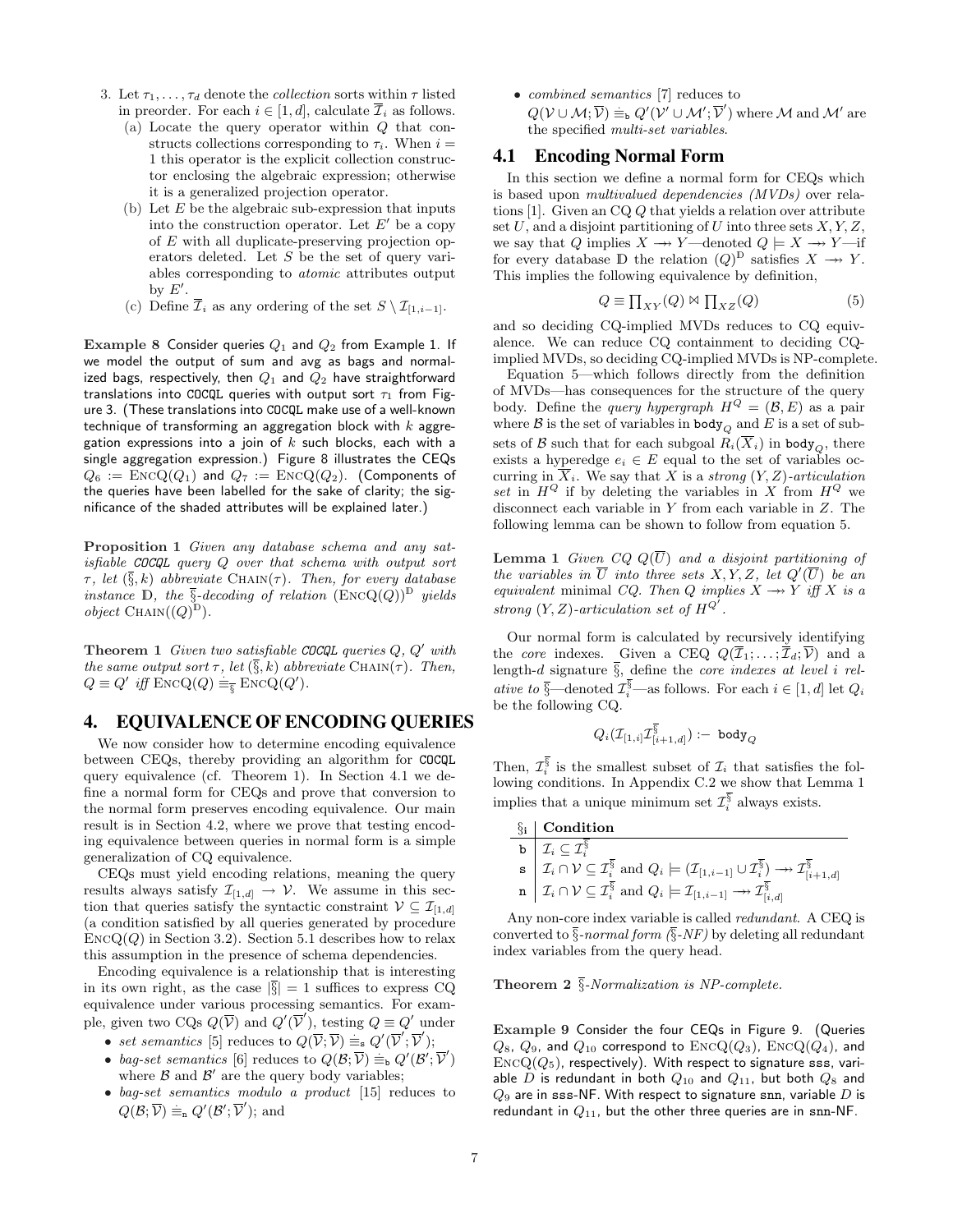$$
\begin{array}{llll} & & \overline{x}_1 & \overline{x}_2 & \overline{x}_3 & \overline{x}_4 & \overline{x}_5 & \overline{y} \\ Q_6(A,N,R; & D_1,O_1,N_2,D_2,O_2; G_1,M_1,L_1,P_1,Y_1; D_3,O_3,N_4,D_4,O_4; C_4,M_4,L_4,P_4,Y_4; \overline{N},R,P_1,Y_1,P_4,Y_4):= \\ & & C(C_1,M_1, 'R'), \ 0(O_1,C_1,D_1), \ \, LI(O_1,L_1,P_1,Y_1), \ 0A(O_1,A), \ A(A,N), \ D(D_1,R), & \} (AS_1\bowtie D_1) \ \, avgRsale \\ & & C(C_2,M_2, 'C'), \ 0(O_2,C_2,D_2), \ \, LI(O_2,L_2,P_2,Y_2), \ \, OA(O_2,A), \ A(A,N_2), \ D(D_2,R), & \} (AS_2\bowtie D_2) \ \, avgRsale \\ & & C(C_3,M_3, 'R'), \ 0(O_3,C_3,D_3), \ \, LI(O_3,L_3,P_3,Y_3), \ \, OA(O_3,A), \ A(A,N), \ D(D_3,R), & \} (AS_2\bowtie D_2) \ \, avgRsale \\ & & C(C_4,M_4, 'C'), \ 0(O_4,C_4,D_4), \ \, LI(O_4,L_4,P_4,Y_4), \ \, OA(O_4,A), \ A(A,N_4), \ D(D_4,R) & \} (AS_2\bowtie D_2) \ \, avgCsale \\ & & \overline{x}_1' & \overline{x}_2' & \overline{x}_3' & \overline{x}_4' & \overline{x}_5' & \overline{Y}' \\ & & \overline{C}_2' & \overline{x}_3' & \overline{x}_4' & \overline{x}_5' & \overline{Y}' \\ & & C_2', M_2', O_2', D_2'; & L_2', P_2', Y_2'; & N', R', P_1', Y_1', P_2', Y_2') : - \\ & & C(C_1', M_1', 'R'), \ \, O(C_1', C_1', D_1'), \ \ \, LI(O_1', L_1', P_1', Y_1'), \ \, OA(O_1', A'), \ \, DO(A_1', A'), \ \, LO(A', N'), \ \, LO(A', N'), \ \, A(A', N'), \ \
$$

Figure 8: Encoding queries  $Q_6 := \text{EncQ}(Q_1)$  and  $Q_7 := \text{EncQ}(Q_2)$ 

 $Q_8($  $\overline{z_1}$  $A$  ;  $\overline{z_{2}}$  $B$  ;  $\overline{z_3}$  $C$  ;  $\overline{\mathcal{L}}$  $C$ ) : $-E(A, B)$ ,  $E(B, C)$  $Q_9(A, D; B; C; C) := E(A, B), E(B, C), E(D, B)$  $Q_{10}(A; D, B; C; C) := E(A, B), E(B, C), E(D, B)$  $Q_{11}(A ; B ; C, D; C) := E(A, B), E(B, C), E(D, B)$ 

Figure 9: Four sample CEQs

Example 10 Consider Figure 8. Converting query  $Q_6$  to bnbnb-NF removes the shaded indexes from  $\overline{I}_4$  and  $\overline{I}_2$ . Query  $Q_7$  is already in bnbnb-NF.

We now describe the intuition behind the normal form. Bags are sensitive to changes in absolute cardinalities, which can be caused by deleting any index column; hence  $\S_i$  = **b** requires  $\mathcal{I}_i^{\S} = \mathcal{I}_i$ . Sets are only sensitive to changes in sub-object values, so the condition for  $\S_i = s$  limits  $\mathcal{I}_i^{\S}$  to the index attributes that determine the contents of the subrelations (inner core indexes + output variables). Finally, normalized bags are sensitive to changes in sub-object values or relative cardinalities, so when  $\S_i = \mathbf{n}$  an index attribute is redundant if it only serves to inflate the cardinalities of sub-objects by a multiplicative factor.

**Theorem 3**  $\overline{\S}$ -Normalization preserves  $\overline{\S}$ -equivalence.

### 4.2 Testing Encoding Equivalence

We now fully characterize encoding equivalence by generalizing the traditional homomorphism test for CQs.

Definition 3 (Index-Covering Homomorphism) Given two CEQs  $Q(\overline{\mathcal{I}}_1;\ldots;\overline{\mathcal{I}}_d;\overline{\mathcal{V}})$  and  $Q'(\overline{\mathcal{I}}'_1;\ldots;\overline{\mathcal{I}}'_d;\overline{\mathcal{V}}')$ , an *index*covering homomorphism from  $Q'$  to  $Q$  is a mapping h from the variables of  $Q'$  to the variables and constants of  $Q$  satisfying (1)  $h(\text{body}_{Q'}) \subseteq \text{body}_{Q}$ , (2)  $h(\overline{\mathcal{V}}') = \overline{\mathcal{V}}$ , and (3)  $\forall i \in [1, d] \colon \mathcal{I}_i \subseteq h(\mathcal{I}'_i).$ 

**Theorem 4** Two CEQs are  $\overline{\S}$ -equivalent iff there exists indexcovering homomorphisms in both directions between their  $\overline{\S}$ normal forms.

Corollary 1 Deciding  $\overline{\S}$ -equivalence is NP-complete.

Corollary 2 Deciding COCQL equivalence is NP-complete.

Example 11 Continuing Example 10, clearly no index-covering homomorphisms can exist between the normalized  $Q_6$  and  $Q_7$ , and so  $Q_6 \not\equiv_{\text{bnbb}} Q_7$  which entails  $Q_1 \not\equiv Q_2$  (for the COCQL versions of the queries, and also for the SQL versions assuming uninterpreted aggregation functions).

### 5. EXTENSIONS

In this section we discuss a few extensions to the technique presented so far—namely, adding schema dependencies, allowing nested inputs, and adding an unnest operator.

### 5.1 Schema Dependencies

In Sections 3 and 4 we reduced COCQL equivalence to a condition very close to relational CQ equivalence. Because of this similarity, we can adapt techniques for testing equivalence of CQs over database instances constrained by a set  $\Sigma$  of schema constraints (denoted  $Q \equiv^{\Sigma} Q'$ ) to COCQL equivalence. For classes allowing a terminating chase procedure  $(e.g., FDs + JDs + acyclic INDs [1]),$  we can decide *encoding* equivalence w.r.t.  $\Sigma$  as follows. Prior to the conversion to §-NF, we pre-process CEQs by first chasing out the query bodies and then using FDs to expand out the index sets in the query head (deleting variables from inner index sets whenever they are added to outer index sets). The conversion to §-NF is unchanged, but the test for query-implied MVDs in equation 5 needs to use  $\equiv^{\Sigma}$ . Theorem 1 is then modified to say  $Q \equiv^{\Sigma} Q'$  iff  $\text{EncQ}(Q) \equiv^{\Sigma}_{\overline{\S}} \text{EncQ}(Q').$ 

Example 12 Reconsider queries  $Q_6$  and  $Q_7$  from Figure 8. Chasing the query bodies with the primary and foreign key constraints from Example 1 does not introduce any new subgoals, but it does merge the variables  $N, N_2, N_4$  in  $Q_6$ . Expanding the index sets in  $Q_6$  yields the following head, with shading again indicating the redundant index columns that get removed by bnbnb-normalization.

$$
Q'_6 \left( \begin{array}{cc} A, N, R; & \} \overline{\mathcal{I}}_1 \\ D_1, O_1, C_1, M_1, D_2, O_2, C_2, M_2 \end{array}; \begin{array}{cc} \overline{\mathcal{I}}_2 \\ \overline{\mathcal{I}}_2 \\ \overline{\mathcal{I}}_3 \\ D_3, O_3, C_3, M_3 \end{array}; \begin{array}{cc} \overline{\mathcal{I}}_2 \\ D_4, O_4, C_4, M_4; & \begin{array}{cc} \overline{\mathcal{I}}_3 \\ \overline{\mathcal{I}}_4 \\ \overline{\mathcal{I}}_5 \\ N, R, P_1, Y_1, P_4, Y_4 \end{array} \end{array} \right)
$$

The head of  $Q_7$  is unchanged. The reader can verify that indexcovering homomorphisms exist in both directions between  $Q_6'$ and  $Q_7$ , implying  $Q_6' \equiv_{\text{bnbhb}}^{\Sigma} Q_7$  and therefore  $Q_1 \equiv^{\Sigma} Q_2$ .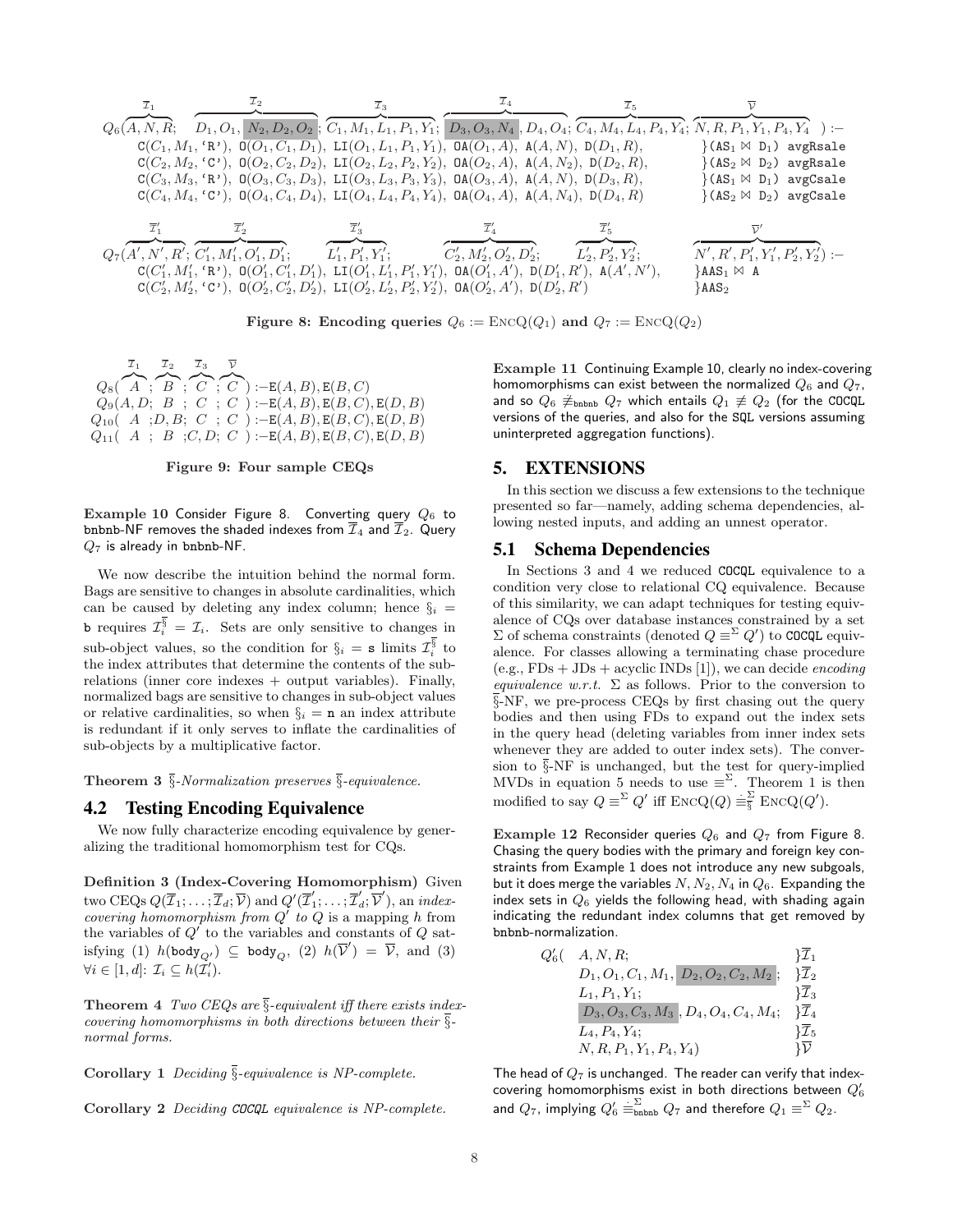# 5.2 Nested Inputs

Our results extend directly to databases containing collections of non-flat tuples. Consider database instance D of schema S containing collection R of tuples of sort  $\langle \tau_1, \ldots, \tau_k \rangle$ , as well as two COCQL queries  $Q_a$ ,  $Q_b$  over S that reference R. Using a standard shredding of complex objects into flat relations [25], we can create a new database instance  $\mathbb{D}'$  over flat relational schema  $S'$  and two new COCQL queries  $Q'_a$ ,  $Q'_b$ over S' satisfying  $(Q_a)^D = (Q'_a)^{D'}$  and  $(Q_b)^D = (Q'_b)^{D'}$ . As a consequence,  $Q'_a \equiv Q'_b \implies Q_a \equiv Q_b$ .

Not every instance  $\mathbb{D}''$  of schema  $S'$  encodes a valid instance of schema  $S$ ; for example,  $\mathbb{D}^{\prime\prime}$  could encode duplicate elements within collection  $R$  when  $R$  is supposed to be a set. However, we can show that if  $\mathbb{D}''$  is a counter-example proving  $Q'_a \neq Q'_b$ , then there exists another instance of S' that is both a counter-example and encodes a valid instance of schema S. As a consequence,  $Q_a \equiv Q_b \implies Q'_a \equiv Q'_b$ .

# 5.3 Adding the Unnest Operator

Suppose that the algebraic sub-language of COCQL is extended with an unnest operator  $\prod^{Y \to \overline{Z}}(E)$  which flattens aggregated objects previously constructed by a generalized projection operator of the form  $\prod_{i=1}^{Y-f(\overline{Z}')}$  $\frac{Y=f(Z)}{X}$  (*E*). Syntactically, we require  $\overline{Z}$  to be a tuple of fresh attribute names satisfying  $|\overline{Z}| = |\overline{Z}'|.$ 

Within the set-based nested-relational algebra, unnest is the right inverse of nest (but not vice versa) [1]; however, this is not the case when mixed collection types are considered. The aggregation functions SET and NBAG do not preserve information about absolute cardinality when constructing objects. This means that operators of the form  $\overline{\Pi}^{Y=f(\overline{Z}')}$  $\frac{Y}{X}^{F=f(Z)}(E)$  with  $f \in \{\text{SET}, \text{NBAG}\}\$  do not, in general, have a right inverse under bag-set semantics (which is required for the algebraic sub-language of COCQL in order to allow construction of bag objects).

We can use this phenomenon to show that the unnest operator adds expressive power to COCQL. The duplicateeliminating projection operator within COCQL is restricted to only allow atomic sorts within the grouping list  $\overline{X}$ . By using set construction followed by unnesting, we can effect duplicate-eliminating projection even when  $\overline{X}$  contains attributes with complex sorts, as follows.

$$
\prod_{\overline{X}}(E) \equiv \coprod^{Y \to \overline{Z}} (\prod_{\varnothing}^{Y = \text{SET}(\overline{X})} (E))
$$
 (6)

Of course, this does not prove that adding unnest necessarily makes the equivalence problem harder. It may be possible to adapt our reduction of equivalence to encoding equivalence of CQs. However, the construction of encoding query  $\text{EncQ}(Q)$  and the subsequent identifying of "core indexes" needs to depend not only on the output sort, but also somehow on the transient intermediate sorts. Our investigation into this extension is still in the preliminary stages at this time.

# 6. CONCLUSIONS

Optimization of complex queries is a problem of very practical importance. Our work is the first to consider the general query equivalence problem for a language allowing both nesting and a mixture of collection types. In so doing, we generalize previous work on (un-nested) CQs under various semantics. We also generalize previous work on queries that

construct nested sets. In contrast to the previous approach of adapting techniques for nested containment to the equivalence problem, our direct consideration of query equivalence yields a much simpler condition, which is crucial for extending it to mixed collection types. The normal form that we propose for encoding queries illumines the the possible interactions between nested components, and hence lays a foundation for understanding and thereby optimizing nested aggregation.

The problem we consider in this paper has many extensions that deserve future attention. The most obvious are standard extensions to CQs such as allowing (atomic) inequalities or some form of disjunction. Equivalence for queries that can construct empty objects is extremely interesting, as it is required to model scalar aggregation within SQL, although this is known to make the equivalence problem undecidable when the query language also contains disjunction [38]. Allowing higher-order comparisons—either explicitly within predicates or implicitly by grouping on aggregated values—has very practical significance, since these comparisons are very common in decision-support queries. This extension could also quickly lead to undecidability, but using uninterpreted aggregation values rather than identifiable collection values might allow a decidable fragment. Finally, it would be valuable to synthesize our work on nesting with more sophisticated models of aggregation functions.

### *Acknowledgements.*

Thanks to my supervisor Frank Wm. Tompa for many helpful discussions during the course of this research, and to the anonymous reviewers for their thoughtful suggestions. Support for this work was provided in part by the University of Waterloo and the Natural Sciences and Engineering Research Council of Canada.

### 7. REFERENCES

- [1] Serge Abiteboul, Richard Hull, and Victor Vianu. Foundations of Databases. Addison-Wesley, 1995.
- [2] Vasilis Aggelis and Stavros Cosmadakis. Optimization of nested SQL queries by tableau equivalence. In Proc. 7th DBPL, volume 1949 of LNCS. Springer, 2000.
- [3] Nicole Bidoit. The verso algebra or how to answer queries with fewer joins. J. Comput. Syst. Sci., 35(3):321–364, 1987.
- [4] Peter Buneman, Shamim A. Naqvi, Val Tannen, and Limsoon Wong. Principles of programming with complex objects and collection types. Theor. Comput. Sci.,  $149(1):3-48$ , 1995.
- [5] Ashok K. Chandra and Philip M. Merlin. Optimal implementation of conjunctive queries in relational data bases. In Proc. 9th ACM STOC, pages 77–90, 1977.
- [6] Surajit Chaudhuri and Moshe Y. Vardi. Optimization of real conjuctive queries. In Proc. 12th ACM PODS, pages 59–70, 1993.
- [7] Sara Cohen. Equivalence of queries combining set and bag-set semantics. In Proc. 25th ACM PODS, pages 70–79, 2006.
- [8] Sara Cohen, Werner Nutt, and Yehoshua Sagiv. Deciding equivalences among conjunctive aggregate queries. J. ACM, 54(2):5, 2007.
- [9] Sara Cohen, Yehoshua Sagiv, and Werner Nutt.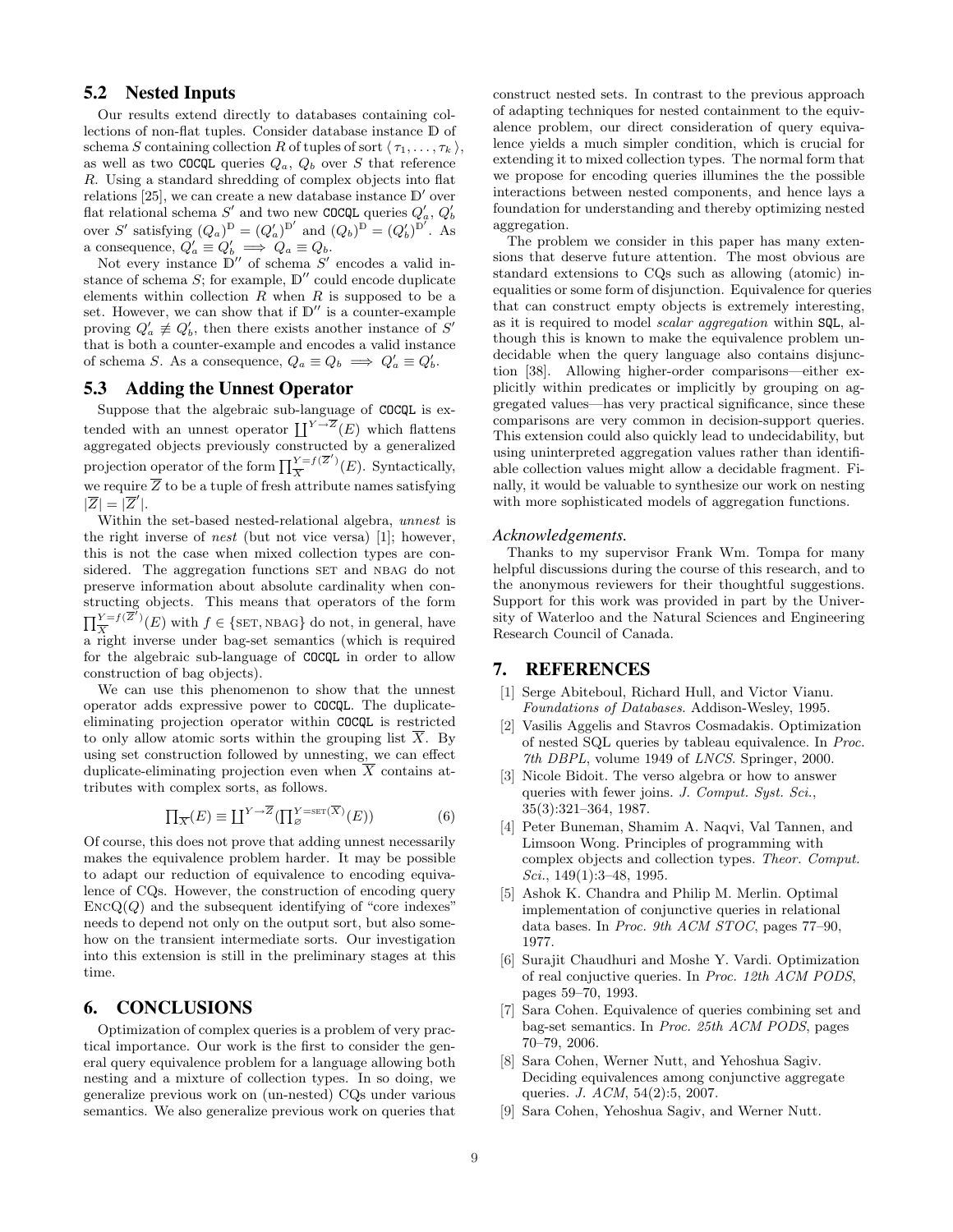Equivalences among aggregate queries with negation. ACM Trans. Comput. Logic, 6(2):328–360, 2005.

- [10] Umeshwar Dayal. Of nests and trees: A unified approach to processing queries that contain nested subqueries, aggregates, and quantifiers. In Proc. 13th VLDB, pages 197–208, 1987.
- [11] David DeHaan. Equivalence of nested queries with mixed semantics. In Proc. 28th ACM PODS, 2009.
- [12] David DeHaan, Per-Åke Larson, and Jingren Zhou. Stacked indexed views in Microsoft SQL Server. In Proc. ACM SIGMOD, pages 179–190, 2005.
- [13] Xin Dong, Alon Y. Halevy, and Igor Tatarinov. Containment of nested XML queries. In Proc. 30th VLDB, pages 132–143, 2004.
- [14] Hector Garcia-Molina, Jeffrey D. Ullman, and Jennifer Widom. Database Systems: The Complete Book. Prentice Hall, 2002.
- [15] Stëphane Grumbach, Maurizio Rafanelli, and Leonardo Tininini. Querying aggregate data. In Proc. 18th ACM PODS, pages 174–184, 1999.
- [16] Ashish Gupta, Venky Harinarayan, and Dallan Quass. Aggregate-query processing in data warehousing environments. In Proc. 21st VLDB, pages 358–369, 1995.
- [17] Ashish Gupta, Yehoshua Sagiv, Jeffrey D. Ullman, and Jennifer Widom. Constraint checking with partial information. In Proc. 13th ACM PODS, pages 45–55, 1994.
- [18] Yannis E. Ioannidis and Raghu Ramakrishnan. Containment of conjunctive queries: Beyond relations as sets. ACM Trans. Database Syst., 20(3):288–324, 1995.
- [19] D. S. Johnson and A. Klug. Testing containment of conjunctive queries under functional and inclusion dependencies. J. Comput. Syst. Sci., 28(1):167–189, 1984.
- [20] Won Kim. On optimizing an SQL-like nested query. ACM Trans. Database Syst., 7(3):443–469, 1982.
- [21] Anthony Klug. On conjunctive queries containing inequalities. J. ACM, 35(1):146–160, 1988.
- [22] Alon Y. Levy, Alberto O. Mendelzon, Yehoshua Sagiv, and Divesh Srivastava. Answering queries using views (extended abstract). In Proc.  $14$ th ACM PODS, pages 95–104, 1995.
- [23] Alon Y. Levy and Inderpal Singh Mumick. Reasoning with aggregation constraints. In Proc. 5th EDBT, volume 1057 of LNCS, pages 514–534. Springer, 1996.
- [24] Alon Y. Levy, Inderpal Singh Mumick, and Yehoshua Sagiv. Query optimization by predicate move-around. In Proc. 20th VLDB, pages 96–107, 1994.
- [25] Alon Y. Levy and Dan Suciu. Deciding containment for queries with complex objects (extended abstract). In Proc. 16th ACM PODS, pages 20–31, 1997.
- [26] Leonid Libkin and Limsoon Wong. New techniques for studying set languages, bag languages and aggregate functions. In Proc. 13th ACM PODS, pages 155–166, 1994.
- [27] Hong-Cheu Liu and Jeffery X. Yu. Algebraic equivalences of nested relational operators. Inf. Syst., 30(3):167–204, 2005.
- [28] Sergey Melnik, Atul Adya, and Philip A. Bernstein.

Compiling mappings to bridge applications and databases. ACM Trans. Database Syst., 33(4):1–50, 2008.

- [29] Inderpal Singh Mumick, Sheldon J. Finkelstein, Hamid Pirahesh, and Raghu Ramakrishnan. Magic conditions. In Proc. 9th ACM PODS, pages 314–330, 1990.
- [30] G. Ozsoyoglu, Z. M. Ozsoyoglu, and V. Matos. Extending relational algebra and relational calculus with set-valued attributes and aggregate functions. ACM Trans. Database Syst., 12(4):566–592, 1987.
- [31] Shariq Rizvi, Alberto Mendelzon, S. Sudarshan, and Prasan Roy. Extending query rewriting techniques for fine-grained access control. In Proc. ACM SIGMOD, pages 551–562, 2004.
- [32] Kenneth A. Ross, Divesh Srivastava, Peter J. Stuckey, and S. Sudarshan. Foundations of aggregation constraints. Theor. Comput. Sci., 193(1-2):149–179, February 1998.
- [33] Yehoshua Sagiv and Mihalis Yannakakis. Equivalences among relational expressions with the union and difference operators. J. ACM, 27(4):633–655, 1980.
- [34] Marc H. Scholl. Theoretical foundation of algebraic optimization utilizing unnormalized relations. In Proc. ICDT, volume 243 of LNCS, pages 380–396. Springer, 1986.
- [35] Divesh Srivastava, Shaul Dar, H. V. Jagadish, and Alon Y. Levy. Answering queries with aggregation using views. In Proc. 22nd VLDB, pages 318–329, 1996.
- [36] Stan J. Thomas and Patrick C. Fischer. Nested relational structures. In Paris C. Kanellakis, editor, Advances in Computing Research: The Theory of Databases, pages 269–307. JAI Press, 1986.
- [37] Frank Wm. Tompa and José A. Blakeley. Maintaining materialized views without accessing base data. Inf. Syst., 13(4):393–406, 1988.
- [38] Jan Van den Bussche, Dirk Van Gucht, and Stijn Vansummeren. Well-definedness and semantic type-checking for the nested relational calculus. Theor. Comput. Sci., 371(3):183–199, March 2007.
- [39] R. van der Meyden. The complexity of querying indefinite data about linearly ordered domains. In Proc. 11th ACM PODS, pages 331–345, 1992.
- [40] Weipeng P. Yan and Per-Åke Larson. Performing group-by before join. In Proc. 10th ICDE, pages 89–100, 1994.
- [41] Markos Zaharioudakis, Roberta Cochrane, George Lapis, Hamid Pirahesh, and Monica Urata. Answering complex SQL queries using automatic summary tables. In Proc. ACM SIGMOD, pages 105–116, 2000.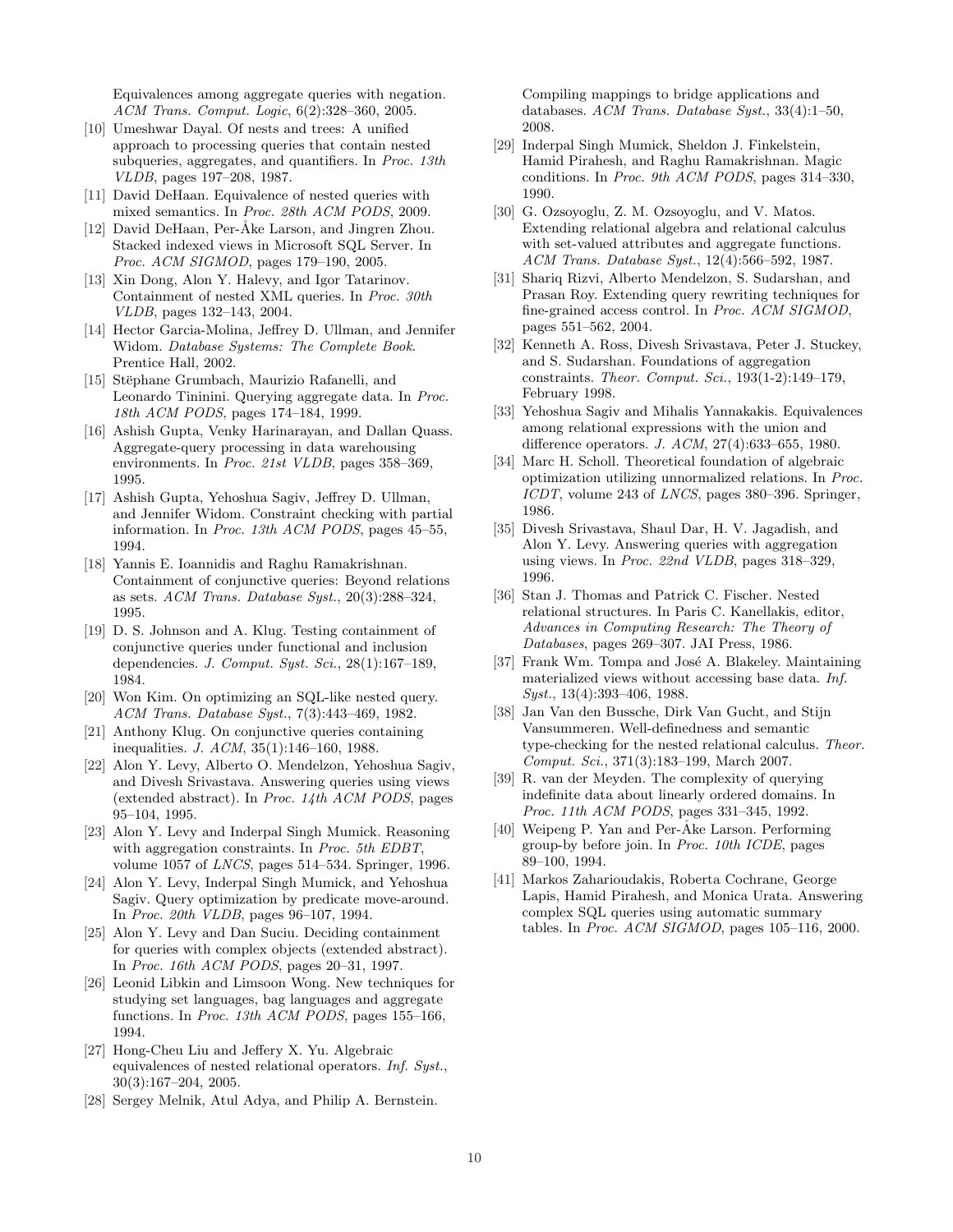# APPENDIX

# A. CHAIN OBJECTS

Algorithm 1 computes the transformation from a complete or trivial object o to the corresponding chain object CHAIN(*o*). Because any sort  $\tau$  can be interpreted as a complete object (conforming to itself), Algorithm 1 can also be used to compute the chain sort  $\text{CHAIN}(\tau)$ ; however, the method described in Section 2.1 for computing CHAIN( $\tau$ ) is much simpler and logically equivalent for the special case of sorts. The reader can verify that applying Algorithm 1 to sort  $\tau_1$  in Figure 3 yields the sort CHAIN( $\tau_1$ ) also shown in Figure 3.

Algorithm 1 Transforming objects into chains

 $CHAIN(o)$ 

 $\triangleright$  Input: *complete* or *trivial* object *o*  $\triangleright$  **Output:** chain object formed from o 1 if o is atomic 2 then return  $\langle o \rangle$ 3 elseif  $o = \{o_1, \ldots, o_n\}$ 4 then return  $\{ \text{CHAIN}(o_1), \ldots, \text{CHAIN}(o_n) \}$ 5 elseif  $o = \{ | o_1, \ldots, o_n | \}$ 6 then return  $\{ \text{CHAIN}(o_1), \ldots, \text{CHAIN}(o_n) \}$ 7 elseif  $o = \{\!\!\{\phi_1, \ldots, \phi_n\}\!\!\}$ 8 then return  $\{\n \begin{bmatrix} \text{F} & \text{CHAIN}(o_1), \ldots, \text{CHAIN}(o_n) \end{bmatrix}\n \}$ 9 elseif  $o = \langle \rangle$ 10 then return  $o$ 11 elseif  $o = \langle o_1 \rangle$ 12 then return  $\text{CHAIN}(o_1)$ 13 elseif  $o = \langle o_1, \ldots, o_n \rangle$  and  $n > 1$ 14 then return DISTRIBUTE(CHAIN $(o_1)$ ,  $\text{CHAIN}(\langle o_2, \ldots, o_n \rangle))$ 

 $DISTRIBUTE(o_a, o_b)$ 

\n- ▶ **Input:** chain object 
$$
o_a
$$
 of sort  $(\bar{S}^a, k)$  Assume that  $o_a$  is a tree whose *m* leaves are the *k*-ary tuples  $\langle a_1^1, \ldots a_k^1 \rangle$ , ...,  $\langle a_1^m, \ldots a_k^m \rangle$
\n- ▶ **Input:** chain object  $o_b$  of sort  $(\bar{S}^b, l)$  Assume that  $o_b$  is a tree whose *n* leaves are the *l*-ary tuples  $\langle b_1^1, \ldots b_l^1 \rangle$ , ...,  $\langle b_1^n, \ldots b_l^n \rangle$
\n- ▶ **Output:** chain object of sort  $(\bar{S}^a \circ \bar{S}^b, k + l)$  formed by distributing  $o_b$  over each leaf of  $o_a$  and pushing down atomic values
\n- 1  $o \leftarrow \text{copy of } o_a$
\n- 2 **foreach**  $i \in [1, m]$
\n- 3 **do**  $o^i \leftarrow \text{copy of } o_b$
\n- 4 **for each**  $j \in [1, n]$
\n- 5 **do** substitute tuple  $\langle a_1^i, \ldots, a_k^i, b_1^j, \ldots, b_l^j \rangle$  for tuple  $\langle b_1^i, \ldots, b_k^i \rangle$  within  $o^i$
\n- 6 **substitute**  $o^i$  for tuple  $\langle a_1^i, \ldots, a_k^i \rangle$  within  $o$
\n- 7 **return**  $o$
\n

# B. ENCODING EQUALITY REVISITED

In this section we provide a characterization of encoding equality that avoids the need to evaluate decoding queries. Equality that avoids the need to evaluate decoding queries.<br>Consider Example 7 where we claimed that  $R_1 \doteq_{\text{ns}} R_2$ . Verifying  $\text{DECODE}(R_1, \text{ns}) = \text{DECODE}(R_2, \text{ns})$  involves two basic

steps: (1) evaluate the two decoding queries, and (2) recursively compare the two constructed objects to verify that they are isomorphic. The first step implicitly performs a mapping of index values to sub-objects, while the second step explicitly maps between sub-objects. We now define a certificate that embodies the mappings necessary to conclude encoding equivalence. Clearly, the allowable mappings from index values to sub-objects depends upon the semantics of the enclosing collection type, and so the space of possible certificates depends upon the decoding signature.

Given a signature  $\overline{\S}$  and two non-empty encoding relations  $R(\overline{\mathcal{I}}_1;\ldots;\overline{\mathcal{I}}_d;\overline{\mathcal{V}})$  and  $R'(\overline{\mathcal{I}}'_1;\ldots;\overline{\mathcal{I}}'_d;\overline{\mathcal{V}}')$  with depth  $d=|\overline{\S}|,$ we define a  $\overline{\S}$ -certificate between R and R' as a tree rooted by a set node if  $\S_1 = s$ , a bag node if  $\S_1 = b$ , a normalized bag node if  $\S_1 = \mathbf{n}$ , or a tuple node if  $\overline{\S} = \emptyset$ .

A set node  $n_{(R,R')}^s$  proves  $R = \frac{1}{s}N$  (for some signature  $\overline{Y}$ ). It contains a function  $f : \text{adom}(\overline{\mathcal{I}}'_1, R') \to \text{adom}(\overline{\mathcal{I}}_1, R)$ satisfying

$$
\forall \overline{x}' \in \text{adom}(\overline{\mathcal{I}}_1', R') \left( R[f(\overline{x}')] \doteq_{\overline{Y}} R'[\overline{x}'] \right) \tag{7}
$$

and an analogous function  $f'$  :  $\mathtt{adom}(\overline{\mathcal{I}}_1,R) \to \mathtt{adom}(\overline{\mathcal{I}}'_1,R').$ For each pair  $(\overline{x}, \overline{x}')$  such that either  $\overline{x}' = f'(\overline{x})$  or  $\overline{x} = f(\overline{x}'),$ node  $n^{\mathsf{s}}_{(R,R')}$  has a child  $\overline{Y}$ -certificate between  $R[\overline{x}]$  and  $R'[\overline{x}']$ .

A bag node  $n_{(R,R')}^b$  proves  $R = \frac{1}{bY} R'$ . It contains a bijective function  $f : \text{adom}(\overline{\mathcal{I}}_1, R') \to \text{adom}(\overline{\mathcal{I}}_1, R)$  satisfying the following equation.

$$
\forall \overline{x}' \in \text{adom}(\overline{\mathcal{I}}_1', R') \left( R[f(\overline{x}')] \doteq_{\overline{Y}} R'[\overline{x}'] \right) \tag{8}
$$

For each pair  $(\bar{x}, \bar{x}')$  such that  $\bar{x} = f(\bar{x}')$ , node  $n^{\text{b}}_{(R,R')}$  has a child  $\overline{Y}$ -certificate between  $R[\overline{x}]$  and  $R'[\overline{x}']$ .

A normalized bag node  $n_{(R,R')}^n$  proves  $R =_{n\overline{Y}} R'$ . It contains two *finite* domains  $D_1$  and  $D_2$ , and two *surjective* functions  $\rho : \text{adom}(\overline{Z}_1, R) \to D_1$  and  $\varrho : \text{adom}(\overline{Z}'_1, R') \to D_2$  that satisfy the following equation.

$$
\forall p \in D_1. \forall q \in D_2 \left[ (\sigma_{\rho(\overline{\mathcal{I}}_1) = p}(R)) \doteq_{\mathbf{b} \overline{Y}} (\sigma_{\varrho(\overline{\mathcal{I}}_1') = q}(R')) \right] (9)
$$

For each pair  $(p, q) \in D_1 \times D_2$ , node  $n_{(R,R')}^n$  has a child **b**V-certificate between  $\sigma_{\rho(\overline{T}_1)=p}(R)$  and  $\sigma_{\rho(\overline{T}_1)=q}(R')$ .

A tuple node  $n_{(R,R')}^{\mathsf{t}}$  proves  $R \doteq_{\varnothing} R'$ . A non-empty encoding relation of depth zero contains precisely one tuple (of only output values). Therefore, node  $n^{\text{t}}_{(R,R')}$  contains a single comparison of tuples.

**Theorem 5** Given a signature  $\overline{\S}$  and two encoding relations R and R' of depth  $|\overline{\S}|$ , R and R' are  $\overline{\S}$ -equal iff there exists  $a \overline{\S}$ -certificate between R and R'.

PROOF. A simple induction on certificate height suffices. The base case is the tuple nodes, which are trivial. For the inductive case, it suffices to verify that each collection node correctly enforces the semantics of the appropriate collection constructor. For all of the collection nodes, equality of compared sub-objects follows by induction on the child certificates. For a set node, the two functions f and  $f'$  enforce mutual containment of the two sets of sub-objects, which is necessary and sufficient to conclude set equality. For a bag node, the bijective function enforces isomorphism of the two collections of sub-objects, which is necessary and sufficient to conclude bag equality. Finally, for a normalized bag node the functions  $\rho$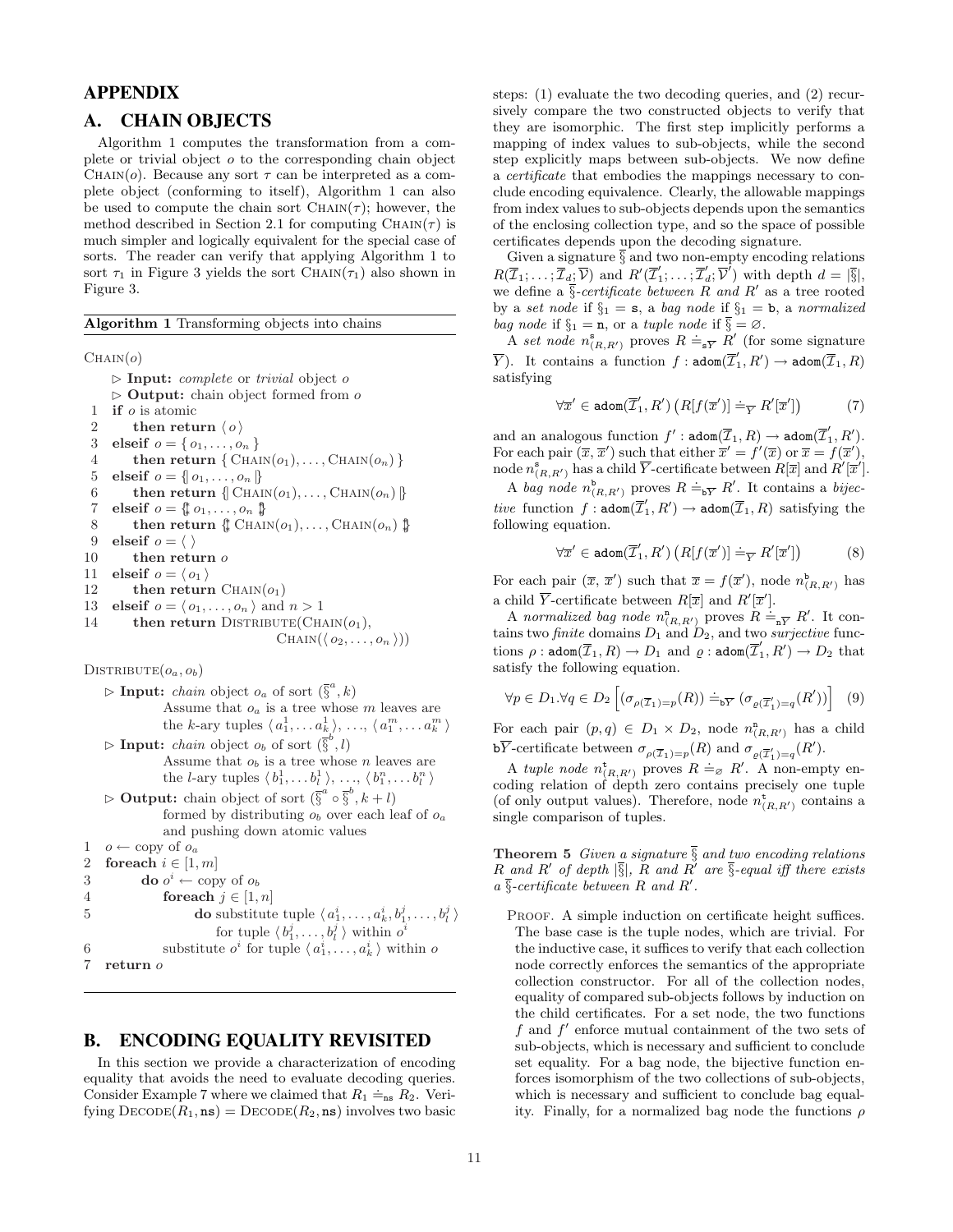and  $\varrho$  partition relations R and R', respectively, while the child  $\mathbf{b}\overline{Y}$ -certificates enforce that all of the partitions encode the same bag. This is necessary and sufficient to conclude normalized bag equality (the ratio  $\frac{|D_1|}{|D_2|}$  captures the relative "inflation factors" of the two original bags).  $\Box$ 

Figure 10 illustrates an **ns**-certificate proving  $R_1 \doteq_{\text{ns}} R_2$ with  $R_1$  and  $R_2$  shown in Figures 6 and 7, respectively.

# C. PROOFS

# C.1 Proof of Theorem 1

It is straightforward to verify that the transformation  $\text{CHAIN}(o)$ shown in Algorithm 1 (Appendix A) is invertible, and so  $o = o'$  iff CHAIN $(o) =$  CHAIN $(o')$ . Then, for any D, object  $(Q)^{\mathbb{D}} = (Q')^{\mathbb{D}}$  iff CHAIN $((Q)^{\mathbb{D}}) =$ CHAIN $((Q')^{\mathbb{D}})$  iff (by Proposition 1)

$$
\text{Decode}((\text{EncQ}(Q))^{\mathbb{D}}, \overline{\S}) = \text{Decode}((\text{EncQ}(Q'))^{\mathbb{D}}, \overline{\S})
$$

and so the theorem follows immediately from Definitions 1 and 2.

Proposition 1 can be proven by a straightforward (but tedious) comparison of Algorithm 1 for constructing  $\text{CHAIN}(o)$ with the algorithm in Section 3.2 for constructing  $\text{EncQ}(Q)$ . The crucial point is that the manner in which  $\text{EncQ}(Q)$ chooses the index variables (via a preorder traversal of  $\tau$ ) emulates the behaviour of line 14 in Algorithm 1.

# **C.2** Uniqueness of  $\overline{\tau}_i^{\S}$

We prove here that the conditions given in Section 4.1 always determine a unique minimal set of core indexes  $\mathcal{I}_i^{\overline{\S}} \subseteq$  $\mathcal{I}_i$ . First, let  $Q'_i(\mathcal{I}_{[1,i]}\mathcal{I}_{[i+1,d]}^{\S})$  be a minimal CQ equivalent to  $Q_i$ . Next, let a "candidate for  $\mathcal{I}_i^{\overline{\S}_i}$ " denote any set  $X \subseteq \mathcal{I}_i$ such that if we choose  $\mathcal{I}_i^{\S} := X$  then all the conditions in Section 4.1 are satisfied. We now show that if  $X_1, X_2 \subseteq \mathcal{I}_i$ are both candidates for  $\mathcal{I}_i^{\S}$ , then  $X_1 \cap X_2$  is also a candidate for  $\mathcal{I}_{i}^{\overline{\S}}$ .

Case  $\S_i = b$ :

 $\mathcal{I}_i \subseteq \mathcal{I}_i^{\S}$  trivially implies  $X_1 = X_2 = X_1 \cap X_2$ . Case  $\S_i = s$ :

 $\mathcal{I}_i \cap \mathcal{V} \subseteq X_1$  and  $\mathcal{I}_i \cap \mathcal{V} \subseteq X_2$  trivially implies  $\mathcal{I}_i \cap \mathcal{V} \subseteq$  $(X_1 \cap X_2)$ . Therefore, we need to prove the following MVD

$$
Q_i \models \mathcal{I}_{[1,i-1]} \cup (X_1 \cap X_2) \rightarrow \mathcal{I}_{[i+1,d]}^{\overline{\S}} \tag{10}
$$

which cannot be derived from axioms for MVDs [1], but can be reasoned from the query structure as follows.

1. By candidacy of  $X_1$ ,

$$
Q_i \models (\mathcal{I}_{[1,i-1]} \cup X_1) \longrightarrow \mathcal{I}_{[i+1,d]}^{\overline{\S}}
$$

and so by Lemma  $1 \mathcal{I}_{[1,i-1]} \cup X_1$  is a strong  $(\mathcal{I}_{[i+1,d]}^{\S},$  $(\mathcal{I}_i \setminus X_1)$ -articulation set of  $H^{Q'}$ .

2. By candidacy of  $X_2$ ,

$$
Q_i \models \mathcal{I}_{[1,i-1]} \cup X_2 \twoheadrightarrow \mathcal{I}_{[i+1,d]}^{\overline{\S}}
$$

and so by Lemma 1  $\mathcal{I}_{[1,i-1]}\cup X_2$  is a strong  $(\mathcal{I}_{[i+1,d]}^{\overline{\S}},$  $(\mathcal{I}_i \setminus X_2)$ -articulation set of  $H^{Q'}$ .

3. The two articulation sets together imply that deleting  $\mathcal{I}_{[1,i-1]}$ ∪ $(X_1 \cap X_2)$  from  $H^{Q'}$  causes the two sets  $\mathcal{I}_{[i+1,d]}^{\overline{\S}}$  and  $\mathcal{I}_i \setminus (X_1 \cap X_2)$  to occur in separate partitions of the remaining hypergraph. Equation 10 then follows from Lemma 1.

Case  $\S_i = n$ :

 $\mathcal{I}_i \cap \mathcal{V} \subseteq (X_1 \cap X_2)$  is the same as case  $\S_i = \mathbf{s}$ , so we need to prove the following MVD

$$
Q_i \models \mathcal{I}_{[1,i-1]} \rightarrow (X_1 \cap X_2) \cup \mathcal{I}_{[i+1,d]}^{\overline{\S}} \tag{11}
$$

which again cannot be derived from axioms for MVDs, but can be reasoned from the query structure.

1. By candidacy of  $X_1$ ,

$$
Q_i \models \mathcal{I}_{[1,i-1]} \rightarrow X_1 \cup \mathcal{I}_{[i+1,d]}^{\S}
$$

and so by Lemma 1  $\mathcal{I}_{[1,i-1]}$  is a strong  $((X_1 \cup$  $\mathcal{I}_{[i+1,d]}^{\overline{\S}}$ ,  $(\mathcal{I}_i \setminus X_1)$ )-articulation set of  $H^{Q'}$ .

2. By candidacy of  $X_2$ ,

$$
Q_i \models \mathcal{I}_{[1,i-1]} \rightarrow X_2 \cup \mathcal{I}_{[i+1,d]}^{\overline{\S}}
$$

and so by Lemma 1  $\mathcal{I}_{[1,i-1]}$  is a strong  $((X_2 \cup$  $\mathcal{I}_{[i+1,d]}^{\overline{\S}}$ ,  $(\mathcal{I}_i \setminus X_2)$ )-articulation set of  $H^{Q'}$ .

3. The two articulation sets together imply that deleting  $\mathcal{I}_{[1,i-1]}$  from  $H^{Q'}$  causes the four sets  $X_1 \setminus X_2$ ,  $X_2 \setminus X_1, \mathcal{I}_i \setminus (X_1 \cup X_2)$ , and  $(X_1 \cap X_2) \cup \mathcal{I}_{[i+1,d]}^{\overline{\S}}$ to occur in separate partitions of the remaining hypergraph. Equation 11 then follows from Lemma 1.

# C.3 Proof of Theorem 2

We will first prove that testing query-implied MVDs is NP-hard, by reduction from the NP-hard problem of deciding containment between boolean CQs. Let  $Q_a$  and  $Q_b$  be two boolean CQs whose bodies contain the disjoint sets of variables  $\mathcal{B}_a$  and  $\mathcal{B}_b$ , respectively. Let A, Z be two fresh variables. Let  $Q(\overline{V})$  be a new conjunctive query whose output variables satisfy  $\mathcal{V} = \mathcal{B}_a \cup \{A, Z\}$ , and whose body is defined as follows.  $\ddot{\phantom{1}}$ 

$$
\mathtt{body}_{Q} = \mathtt{body}_{Q_a} \cup \mathtt{body}_{Q_b} \cup \bigcup_{x \in \mathcal{B}_a \cup \mathcal{B}_b} \{R(A,x), R(x,Z)\}
$$

Then,  $Q_a \subseteq Q_b$  iff there exists a homomorphism  $h : \mathcal{B}_b \to \mathcal{B}_a$ such that  $h(\text{body}_{Q_b}) \subseteq \text{body}_{Q_a}$  iff  $Q$  implies  $\mathcal{B}_a \to A$  (and  $\mathcal{B}_a \rightarrow Z$ ). NP-hardness of §-normalization then follows directly from the definition of  $\overline{\S}$ -NF.

Identifying the core indexes at each level can be done in NP time using an algorithm that traverses query hypergraphs.

Case  $\S_i = b$ : Trivial.

- **Case**  $\S_i$  = **n:** Minimize the body of  $Q_i$ , then construct hypergraph  $H^{Q_i}$ . Delete from  $H^{Q_i}$  all nodes corresponding to variables in the set  $\mathcal{I}_{[1,i-1]}$ . Identify  $\mathcal{I}_i^{\S}$ by traversing the connected components containing any variable in  $(\mathcal{I}_i \cap \mathcal{V}) \cup \mathcal{I}_{[i+1,d]}.$
- **Case**  $\S_i = \mathbf{s}$ : Minimize the body of  $Q'$ , then construct hypergraph  $H^{Q_i}$ . Delete from  $H^{Q_i}$  all nodes corresponding to variables in the set  $\mathcal{I}_{[1,i-1]} \cup (\mathcal{I}_i \cap \mathcal{V})$ . Identify any non-output members of  $\mathcal{I}_i^{\S}$  incrementally by traversing the connected components containing  $\mathcal{I}_{[i+1,d]}$  and deleting the "nearest" member of  $\mathcal{I}_i$ .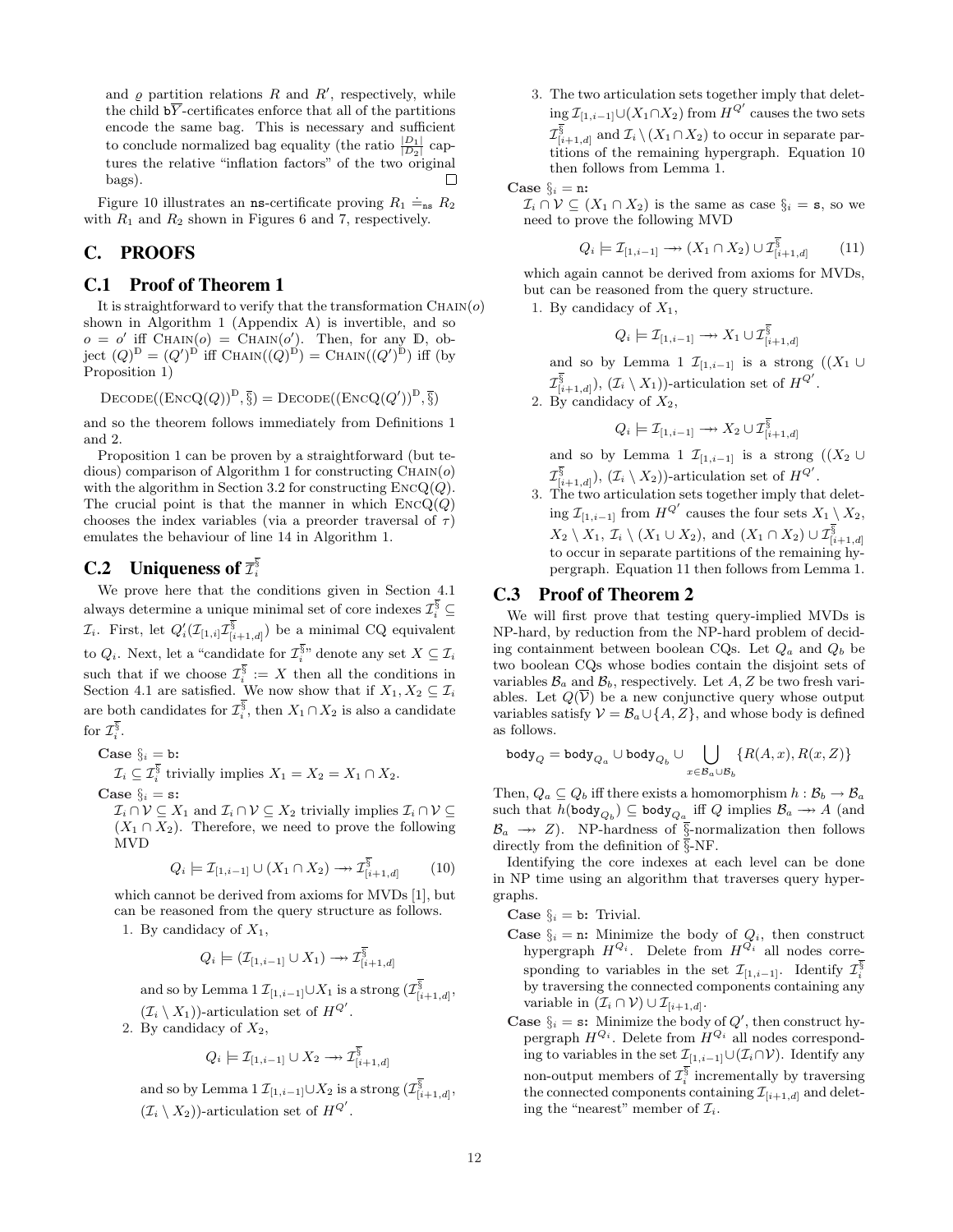

Figure 10: ns-Certificate proving  $R_1 \doteq_{\text{ns}} R_2$ 

### C.4 Proof of Theorem 3

Let  $Q(\overline{\mathcal{I}}_1; \ldots; \overline{\mathcal{I}}_d; \overline{\mathcal{V}})$  be any CEQ. For every  $i \in [1, d+1]$ , let  $Q^i$  denote the following CEQ.

$$
Q^{i}(\overline{\mathcal{I}}_1; \ldots; \overline{\mathcal{I}}_{i-1}; \overline{\mathcal{I}}_i^{\overline{\S}}, \ldots; \overline{\mathcal{I}}_d^{\overline{\S}}, \overline{\mathcal{V}}) := \text{body}_Q \qquad (12)
$$

Observe that  $Q^1$  is the  $\overline{\S}$ -normal form of Q, which we prove  $\overline{\S}$ -equivalent to Q using induction on i. As a base case, Equation 12 implies  $Q^{d+1} = Q$ , and so  $Q^{d+1} \equiv \frac{Q}{\overline{S}} Q$  is trivial.

For the inductive step we need to show that for any database D that we can construct a  $\overline{\S}$ -certificate between  $(Q^i)$ <sup>D</sup> and  $(Q^{i+1})^{\mathbb{D}}$ . W.l.o.g., assume that  $\overline{Z}_i = \overline{Z}_i^{\S} \cdot \overline{\mathcal{J}}$ , where  $\mathcal J$  is the set of redundant indexes in  $\mathcal{I}_i$ . Because  $Q^i$  and  $Q^{i+1}$  have the same body, relation  $R^i := (Q^i)^{\mathbb{D}}$  is formed by a projection over  $R^{i+1} := (Q^{i+1})^{\mathbb{D}}$  that retains all attributes except for  $\mathcal{J}.$ 

Case 
$$
\S_i = b
$$
:  
\n $\mathcal{J} = \emptyset$ , and so  $R^i \doteq_{\overline{S}} R^{i+1}$  is trivial.

Case  $\S_i = s$ :

For each value  $\overline{a} \in \text{adom}(\overline{I}_{[1,i-1]}, R^i)$ , let  $C_{\overline{a}}$  be a  $\overline{\S}_{[i,d]}$ certificate rooted by an initially empty set node. will incrementally construct  $C_{\overline{a}}$  until it proves the relawhich the entriestimal construct  $C_a$  diffinite proves the relationship  $R^i[\overline{a}] \doteq_{\overline{\S}_{[i,d]}} R^{i+1}[\overline{a}]$ . Because  $\text{adom}(\overline{\mathcal{I}}_{[1,i-1]}, R^i)$ adom $(\overline{\mathcal{I}}_{[1,i-1]}, R^{i+1}),$  it is then trivial to construct the upper levels of a  $\overline{\S}$ -certificate proving  $R^i \doteq_{\overline{\S}} R^{i+1}$ .

For each value  $\overline{b}\in\texttt{adom}(\overline{\mathcal{I}}_i^{\S},R^i[\overline{a}])=\texttt{adom}(\overline{\mathcal{I}}_i^{\S},R^{i+1}[\overline{a}]),$ the sub-relation  $R^i[\overline{ab}]$  encodes an object of sort  $(\S_{[i+1,d]},\S_{[i+1,d]})$  $d - i$ ) occurring in the set at level i. By definition of  $\mathcal{I}_{i}^{\S}$ , relation  $R^{i}$  satisfies  $\mathcal{I}_{[1,i-1]} \cup \mathcal{I}_{i}^{\S} \rightarrow \mathcal{I}_{[i+1,d]}^{\S}$ which implies that  $R^{i+1}[\overline{a}]$  satisfies  $\mathcal{I}_{i}^{\overline{\S}} \longrightarrow \mathcal{I}_{[i+1,d]}^{\overline{\S}}$  (and  $\mathcal{I}_{i}^{\overline{\S}} \longrightarrow \mathcal{J}$ ). Let  $\{\overline{c}_{1}, \ldots, \overline{c}_{k}\}$  be all of the values in set  $\mathsf{adom}(\overline{\mathcal{J}}, R^{i+1}|\overline{a}|)$ . It follows from the MVD that all of the sub-relations  $R^{i+1}[\overline{a}\overline{b}\overline{c}_1], \ldots, R^{i+1}[\overline{a}\overline{b}\overline{c}_k]$  are identical to each other and to the sub-relation  $R^i[\overline{ab}]$ . For each  $\bar{c}_j$  add to  $C_{\bar{a}}$  the mapping  $f(\bar{b}\bar{c}_j) := \bar{b}$ , as well as a child  $\overline{\S}_{[i+1,d]}$ -certificate proving that  $R^i[\overline{a}\overline{b}] \doteq \overline{\S}_{[i+1,d]}$  $R^{i+1}[\overline{a}\overline{b}\overline{c}_j]$  (which is trivial, because  $R^i[\overline{a}\overline{b}] = R^{i+1}[\overline{a}\overline{b}\overline{c}_j]$ ). Then, add the mapping  $f'(\overline{b}) := \overline{b} \cdot \overline{c}_1$  (we could choose any  $\bar{c}_j$ ). Certificate  $C_{\bar{a}}$  is complete when this has been performed for all values of  $\bar{b}$ .

Case  $\S_i = n$ :

The proof is almost identical to case  $\S_i = s$ , but uses the MVD  $\mathcal{I}_{[1,i-1]} \longrightarrow \mathcal{I}_{[i,d]}^{\S}$  both to guarantee that the contents of inner encoding relations are identical (as in the case  $\S_i = s$ , and to guarantee that for each value of  $\overline{a} \in \texttt{adom}(\overline{\mathcal{I}}_{[1,i-1]}, R^i) = \texttt{adom}(\overline{\mathcal{I}}_{[1,i-1]}, R^{i+1})$ the multiplicative factor introduced by  $\hat{J}$  is uniform  $\arccos$  all  $\overline{b}\in \texttt{adom}(\overline{\mathcal{I}^{\overline{\S}}_i},R^i[\overline{a}])=\texttt{adom}(\overline{\mathcal{I}^{\overline{\S}}_i},R^{i+1}[\overline{a}]).$ 

### C.5 Proof of Theorem 4

Assume without loss of generality that  $Q(\overline{\mathcal{I}}_1;\ldots;\overline{\mathcal{I}}_d;\overline{\mathcal{V}})$ and  $Q'(\overline{\mathcal{I}}'_1;\ldots;\overline{\mathcal{I}}'_d;\overline{\mathcal{V}}')$  are already in  $\overline{\S}$ -normal form (justified by Theorem 3). Assume also that the query bodies  $\text{body}_Q$ and body<sub>Q</sub>, are minimal relative to the set of index and output attributes occurring in the query heads (in the sense of tableau minimization; justified by CQ equivalence).

If index-covering homomorphisms exist in both directions, then for any database  $\mathbb D$  the encoding relations  $(Q)^{\mathbb D}$  and  $(Q')^D$  differ at most by ordering of attributes within each index level. A  $\bar{\S}$ -certificate proving  $(Q)^D \doteq_{\bar{\S}} (Q')^D$  is therefore straightforward to construct, since each node is simply an isomorphism between sub-relations modulo reordering of intra-index attributes;  $Q \equiv_{\overline{s}} Q'$  follows immediately.

The proof for the necessity of mutual index-covering homomorphisms is too long to reproduce in its entirety here, and so we include only an extended sketch. The full proof will appear within the author's Ph.D. dissertation (expected 2009).

The overall proof methodology for proving the existence of an index-covering homomorphisms follows the traditional proof for CQ equivalence.

- 1. Construct a canonical database  $\mathbb{D}_Q$  from body<sub> $O$ </sub>.
- 2. Choose a particular embedding  $\gamma$  : body<sub>Q</sub>  $\rightarrow \mathbb{D}_Q$  that yields a "canonical tuple" within  $(Q)^{D_Q}$ .
- 3. Use the definition of encoding equivalence (specifically, the existence of a  $\overline{\S}$ -certificate between  $(Q)^{D_Q}$  and  $(Q')^{D_Q}$ ) to argue the existence of an embedding  $\phi$  : body<sub>Q'</sub>  $\rightarrow$  $\mathbb{D}_Q$  that yields a comparable tuple in  $(Q')^{\mathbb{D}_Q}$ .
- 4. Define mapping  $h: Q' \to Q$  in terms of  $\phi$ , and use both the definition of  $\mathbb{D}_{\mathcal{Q}}$  and the properties of the chosen canonical tuple to prove that  $h$  is an index-covering homomorphism from  $Q'$  to  $Q$ .
- 5. Repeat in the other direction using database  $\mathbb{D}_{Q'}$ .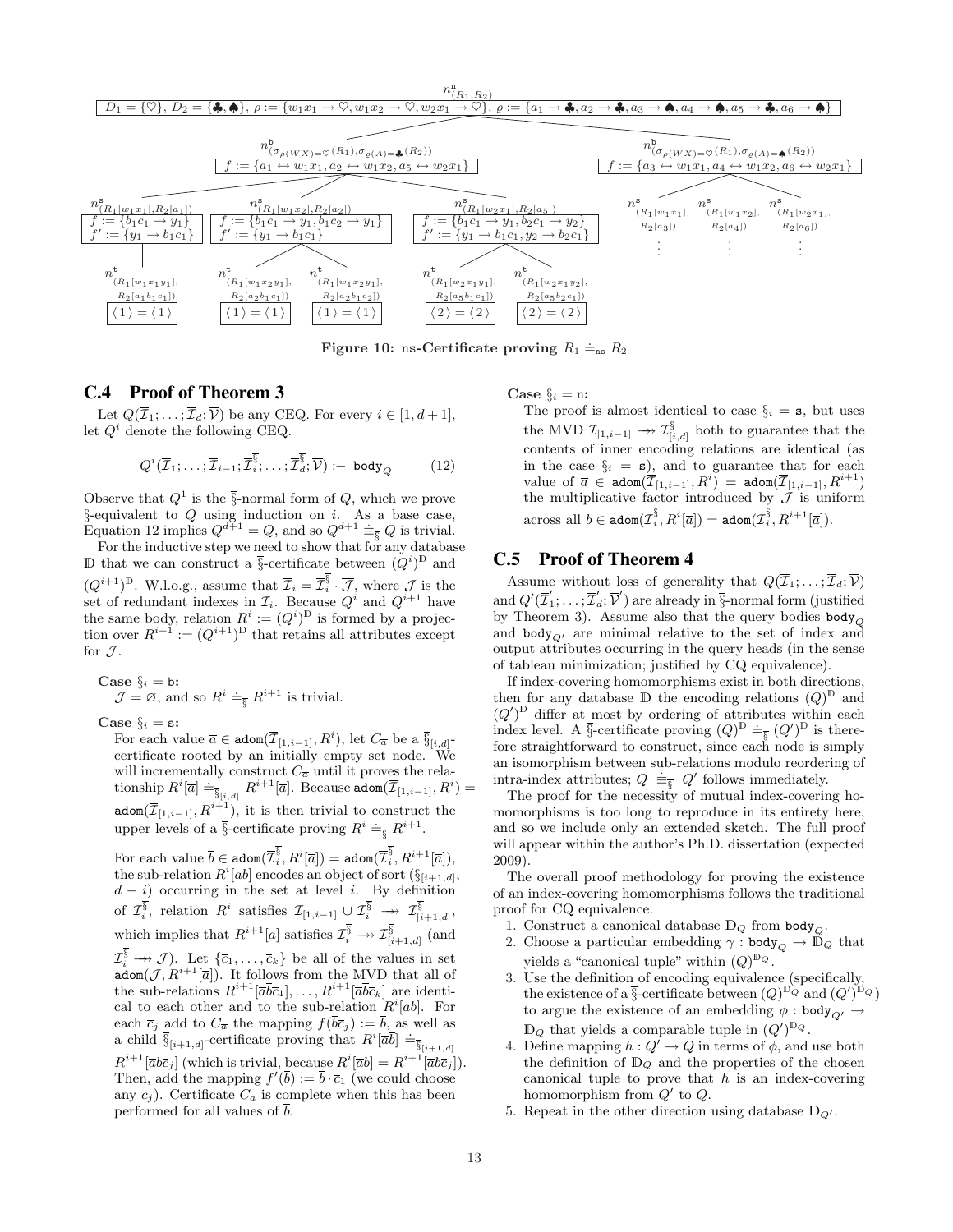The complication lies in the third step. An arbitrary certificate between  $(Q)^{D_Q}$  and  $(Q')^{D_Q}$  does not allow us to conclude that for each canonical tuple  $\gamma(\overline{I}_1;\ldots;\overline{I}_d;\overline{V})$  there exists an embedding  $\phi$  satisfying

$$
\gamma(\overline{\mathcal{I}}_1;\ldots;\overline{\mathcal{I}}_d;\overline{\mathcal{V}})=\phi(\overline{\mathcal{I}}'_1;\ldots;\overline{\mathcal{I}}'_d;\overline{\mathcal{V}}')
$$

because the mappings within set, bag, and normalized bag nodes do not require equality of index values. This makes it difficult in the fourth step to prove that the homomorphism h is index-covering.

Overcoming this requires construction of a very complex canonical database  $\mathbb{D}_{\mathcal{Q}}$  which depends heavily on the semantics of the nested collection types represented by  $\overline{\S}$ . The identification of certain tuples as "canonical" is then defined relative to the structure of  $\mathbb{D}_{\mathcal{Q}}$ . Given an arbitrary §-certificate between  $(Q)^{D_Q}$  and  $(Q')^{D_Q}$ , we use induction to show that the mappings in the certificate can be re-organized until for every canonical tuple  $\gamma(\overline{\mathcal{I}}_1;\ldots;\overline{\mathcal{I}}_d;\overline{\mathcal{V}})$ , there exists a path of nodes down the certificate such that at each level  $i$ , the certificate node maps  $\gamma(\overline{I}_i)$  to a permutation of itself. The induction starts at the leaves of the certificate and proceeds upward. Proving at each level that  $\gamma(\overline{I}_i)$  can be re-mapped to a permutation of itself requires exploiting the structure of  $\mathbb{D}_Q$  which has been tailored for the type of mappings implied by the semantics of type  $\S_i$ . Unfortunately, for set nodes and normalized bag nodes, the argument based upon semantics of the mappings can only prove that  $\gamma(\overline{I}_i)$  maps that contains all of the value in  $\gamma(\overline{I}_i)$  (but could contain more values). For the induction hypothesis to be satisfied we require the stronger property that the mapping effects a permutation, in order to argue at the next level that the encoded sub-objects are equal. To deal with this, we actually need to perform the induction simultaneously in both directions (i.e., on one certificate proving  $(Q)^{D_Q} \doteq_{\overline{S}} (Q')^{D_Q}$  and simultaneously on another certificate proving  $(Q)^D Q' \doteq_{\overline{s}} (Q')^D q'$ in order to establish that  $|\overline{\mathcal{I}}_i| = |\overline{\mathcal{I}}'_i|$ .

We will now describe the design of canonical database  $\mathbb{D}_Q$ . Because the construction combines three different techniques depending upon the type of certificate nodes at each level (i.e., depending upon  $\overline{\S}$ ), we will illustrate the three techniques independently. In the full proof, both the formal definitions of the canonical database and the inductive arguments for the construction of the index-covering homomorphism are completely modular so that they can be interleaved to handle arbitrary encoding signatures.

### *C.5.1 Bag Nodes*

The argument for bag nodes is an adaptation of Cohen et al.'s proof for equivalence of un-nested COUNT queries [8]. It relies upon an argument that if two multivariate polynomials of degree  $k$  over  $n$  variables are distinct, then there are an infinite number of points in  $\mathbb{N}^n$  upon which they disagree.

Let  $P$  be an infinite palette of colours, each indexed by a positive integer:

$$
\verb"colour"\_1\>\verb"colour"\_2\>\verb"colour"\_3\>\verb"colour"\_4\>\ldots
$$

Colour  $\text{colour}_1$  is intentionally transparent.

Let  $C$  be any domain of n constants adhering to some arbitrary total ordering.

$$
\mathcal{C} = \{c_1, \ldots, c_n\} \qquad \forall 1 \leq i < j \leq n : c_i < c_j
$$

For each colouri  $\in \mathcal{P}$  satisfying  $i \geq 2$ , let  $\mathcal{C}_i$  be a fresh

set of constants isomorphic to C, and let  $\delta_i : \mathcal{C} \to \mathcal{C}_i$  be a function that "paints" each  $c_i \in \mathcal{C}$  with colour colour<sub>i</sub> to yield the constant  $c_j \in C_i$ . As implied by the transparency of  $\text{colour}_1$ , we define  $C_1 = C$  and the painting function  $\delta_1 : \mathcal{C} \to \mathcal{C}_1$  trivially as the identity function. Finally, because the different paintings of  $\mathcal C$  are mutually disjoint, we define a single "whitewash" function  $\delta^{-1}$  that is the inverse of all painting functions.

Given any point  $\bar{r} \in \mathbb{N}^n$  and any tuple t over C,

$$
t = \langle \, {\textsf{c}}_{i_1}, {\textsf{c}}_{i_2}, \ldots, {\textsf{c}}_{i_m} \, \rangle
$$

we define the  $\bar{r}$ -inflation of t, denoted  $\Delta^{\bar{r}}(t)$ , as the set of all possible "paintings" of t generated by independently choosing for each tuple component  $c_{i_j}$  one of the first  $r_{i_j}$  colours in palette P. The size  $|\Delta^{\overline{r}}(t)|$  depends upon both  $\overline{r}$  and the number of occurrences of each constant  $c_i \in \mathcal{C}$  within the tuple. For a given tuple t, let  $\#(t, c_i)$  denote the number of occurrences of  $c_i$  within t. Then, the set  $\Delta^{\overline{r}}(t)$  has size

$$
|\Delta^{\overline{r}}(t)| = \prod_{c_i \in \mathcal{C}} r_i^{\#(t, c_i)} \tag{13}
$$

which is a monomial over variables  $r_1, \ldots, r_n$ . with coefficient one and degree equal to the arity of t.

Given any set S of tuples over C, we define  $\Delta^{\overline{r}}(S) :=$ Given any set 5<br> $\bigcup_{t \in S} \Delta^{\overline{r}}(t)$ , and so

$$
|\Delta^{\overline{r}}(S)| = f_S(\overline{r})
$$

where  $f_S$  is a multivariate polynomial over variables  $r_1, \ldots, r_n$ with degree equal to the maximum arity of tuples in S. Given any m sets  $S_1, \ldots, S_m$  of tuples over  $\mathcal C$  with maximum arity  $k$ , we show that there always exists a coordinate  $\overline{r} \in \mathbb{N}^n$  such that for every  $i, j \in [1, m],$ 

$$
f_{S_i}(\overline{r}) = f_{S_j}(\overline{r}) \iff f_{S_i} = f_{S_j} \iff S_i \approx S_j \tag{14}
$$

where  $S_i \approx S_j$  denotes that there exists a bijection between the tuples of  $S_i$  and  $S_j$  such that tuples are only mapped to permutations of themselves. When  $S_1, \ldots, S_m$  includes all possible sets of tuples over  $\mathcal C$  with maximum arity k, then we say that the coordinate  $\bar{r}$  above is k-distinguishing.

We are now ready to define the canonical database  $\mathbb{D}_{\mathcal{Q}}$ . Let  $C$  be the set of all constants and variables occurring in body $_Q$ , and choose  $\overline{r}$  to be any  $(|\overline{\mathcal{I}}_{[1,d]}|+|\overline{\mathcal{I}}'_{[1,d]}|)$ -distinguishing coordinate for  $\mathcal{C}$ . Then, define  $\mathbb{D}_Q$  as follows.

$$
\mathbb{D}_Q:=\Delta^{\overline{r}}(\mathtt{body}_Q)
$$

Due to the "transparency" of  $color_1$ , we guarantee that body<sub>Q</sub>  $\subseteq$  D<sub>Q</sub>, and so  $(Q)^{D_Q}$  is guaranteed not to be empty.

Given any certificate between encoding relations  $(Q)^{D_Q}$ and  $(Q')^{\mathbb{D}_Q}$ , we consider each bag node at level i of the certificate. For each encoded sub-object o, we model the cardinality of o within the two encoding relations as the polynomials  $f_{S_o}(\bar{r})$  and  $f_{S_o'}(\bar{r})$ . Set  $S_o$  is formed by taking the index values for  $\overline{\mathcal{I}}_i$  that correspond to encodings of o, and restricting the tuples to non-output attributes;  $S'_{o}$  is analogous. Because bag equivalence entails  $f_{S_o}(\bar{r}) = f_{S_o'}(\bar{r}),$ we apply equation 14 to conclude that  $S_o \approx S'_o$  (noting that  $f_{S_o}$  and  $f_{S_o'}$  both have degree less than  $(|\overline{\mathcal{I}}_{[1,d]}| + |\overline{\mathcal{I}}_{[1,d]}'|),$ and  $\bar{r}$  was selected to be  $(|\bar{\mathcal{I}}_{[1,d]}| + |\bar{\mathcal{I}}'_{[1,d]}|)$ -distinguishing). It is easy to show that the mappings in the bag node must already agree on output attributes, and so we can re-arrange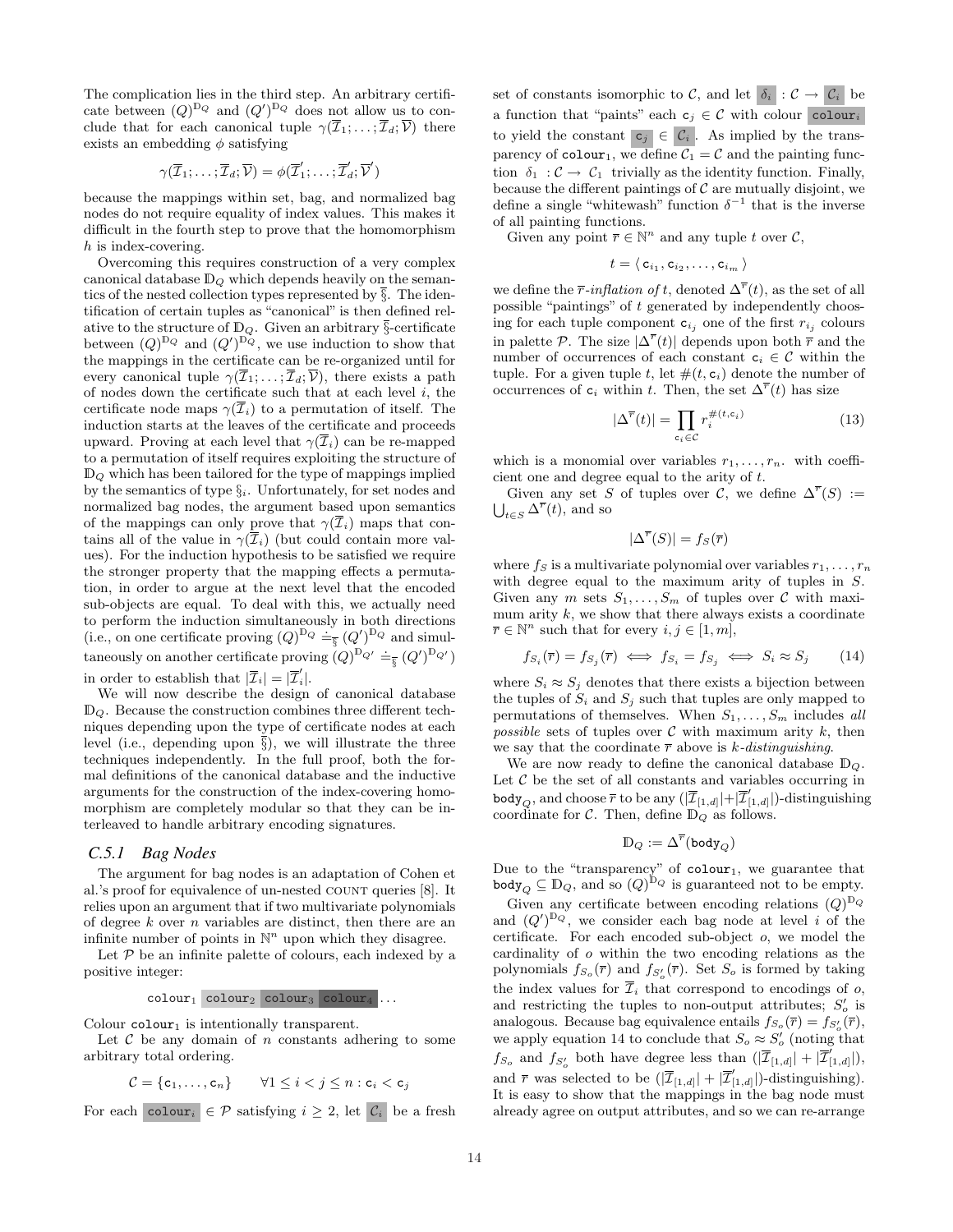the mappings until the bijection maps each index value to a permutation of itself.

We can now choose any tuple  $\gamma \in (Q)^{\mathbb{D}}$  satisfying

$$
\delta^{-1} \circ \gamma(\overline{\mathcal{I}}_1; \ldots; \overline{\mathcal{I}}_d; \overline{\mathcal{V}}) = \langle \overline{\mathcal{I}}_1; \ldots; \overline{\mathcal{I}}_d; \overline{\mathcal{V}} \rangle
$$

and by examining any path of nodes down the certificate tree leading to a tuple node containing  $\gamma$ , we can construct a homomorphism from  $Q'$  to  $Q$  that is guaranteed to be index-covering for all of the bag levels.

### *C.5.2 Normalized Bag Nodes*

The proof is similar to bag nodes. The complicating factor is that normalized bag nodes do not enforce that a subobject be encoded with the same absolute cardinality in both encoding relations. That is, for a given sub-object o we do not know that  $f_{S_o}(\bar{r}) = f_{S_o'}(\bar{r})$ , and hence we cannot apply equation 14 to conclude  $S_0 \approx S'_0$  as we did above for bag nodes.

Normalized bag nodes do enforce that two sub-objects be encoded with the same relative cardinalities. Therefore, given two sub-objects  $o_1$ ,  $o_2$ ,

$$
\frac{f_{S_{o_1}}(\overline{r})}{f_{S_{o_2}}(\overline{r})} = \frac{f_{S'_{o_1}}(\overline{r})}{f_{S'_{o_2}}(\overline{r})}
$$

and so

$$
f_{S_{o_1}}(\overline{r})\times f_{S'_{o_2}}(\overline{r})=f_{S_{o_2}}(\overline{r})\times f_{S'_{o_1}}(\overline{r})
$$

follows. Because both sides of the second equation are polynomials of degree less than  $(|\overline{\mathcal{I}}_{[1,d]}| + |\overline{\mathcal{I}}'_{[1,d]}|)$ , we can apply equation 14 to conclude the following.

$$
S_{o_1}\times S'_{o_2}\approx S_{o_2}\times S'_{o_1}
$$

This is not necessarily useful, since it does not guarantee that every tuple in  $S_{o_1}$  has a permuted image in  $S'_{o_1}$ . However, by additional architecting of  $\mathbb{D}_Q$  we produce particular "canonical sub-objects" for which we can show that the polynomials  $f_{S_{o_1}}$  and  $f_{S_{o_2}}$  have a greatest common divisor of degree zero (i.e. a constant). Using this information, we are able to show that either

- $S_{o_1} \approx S'_{o_1}$  and  $S_{o_2} \approx S'_{o_2}$ , or
- $\bullet$  degree $(f_{S_{o_1}})$   $>$  degree $(f_{S_{o_1}'})$  (which implies  $|\mathcal{I}_i|$   $>$  $|\mathcal{I}'_i|$ .

By simultaneously performing the induction on both  $D_Q$  and  $\mathbb{D}_{Q'}$  we rule out the second case, after which the remaining construction of index-covering homomorphism is similar to the bag case.

We add additional structure to  $\mathbb{D}_Q$  by combining multiple labelled copies of  $body_Q$  together before performing  $\overline{r}$ -inflation. We define the following set of labels  $\mathcal{L}$ .

$$
\mathcal{L} := \{c_1.c_2 \dots c_j \mid j \in [1, d] \land \forall i \in [1, j]. (c_i \in \{1, 2\})\}
$$

For each  $l \in \mathcal{L}$  we define the labelling function  $\lambda^l : \mathcal{B} \to \mathcal{B}^l$ , For each  $l \in \mathcal{L}$  we define the labelling function  $\lambda^{-1} : \mathcal{O} \to \mathcal{O}$ ,<br>and we define a single de-labelling function  $\lambda^{-1} : (\bigcup_{l \in \mathcal{L}} \mathcal{B}^l) \to \mathcal{B}$ which serves as an inverse for all of the labelling functions.

The labels in  $\mathcal L$  with length  $d$  we call "sequences," while the labels with length less than  $d$  we call "prefixes." For every prefix  $p \in \mathcal{L}$  with length  $m < d$  we define the labelgenerating function  $\theta_p : \mathcal{I}_{[1,m]} \to (\bigcup_{l \in \mathcal{L}} \mathcal{B}^l)$  as follows,

$$
\theta_{c_1.c_2...c_m}(x) := \begin{cases} \theta_{c_1...c_{(m-1)}}(x) & \text{if } x \in I_{[1,(m-1)]} \\ \lambda^{c_1...c_m}(x) & \text{if } x \in I_m \end{cases}
$$

$$
= \begin{cases} \lambda^{c_1}(x) & \text{if } x \in I_1 \\ \lambda^{c_1.c_2}(x) & \text{if } x \in I_2 \\ \vdots & \vdots \\ \lambda^{c_1...c_{(m-1)}}(x) & \text{if } x \in I_{(m-1)} \\ \lambda^{c_1...c_m}(x) & \text{if } x \in I_m \end{cases}
$$

while for every sequence  $s \in \mathcal{L}$  we define the label-generating function  $\theta_s : \mathcal{B} \to (\bigcup_{l \in \mathcal{L}} \mathcal{B}^l)$  as follows.

$$
\theta_{c_1.c_2...c_d}(x) := \begin{cases} \theta_{c_1...c_{(d-1)}}(x) & \text{if } x \in I_{[1,(d-1)]} \\ \lambda^{c_1...c_d}(x) & \text{if } x \in I_d \\ \lambda^{c_1...c_d}(x) & \text{otherwise} \end{cases}
$$

$$
= \begin{cases} \lambda^{c_1}(x) & \text{if } x \in I_1 \\ \lambda^{c_1.c_2}(x) & \text{if } x \in I_2 \\ \vdots & \vdots \\ \lambda^{c_1...c_{(d-1)}}(x) & \text{if } x \in I_{(d-1)} \\ \lambda^{c_1...c_d}(x) & \text{if } x \in I_d \\ \lambda^{c_1...c_d}(x) & \text{otherwise} \end{cases}
$$

We immediately extend functions  $\theta_s$  and  $\theta_p$  to tuples, sets, and subgoals and with identity on query constants. We also observe that  $\lambda^{-1}$  serves as an inverse for every  $\theta_s$  and  $\theta_p$ .

We now define the canonical database  $\mathbb{D}_{Q}$  in two stages. First, we form the database  $\mathbb{D}_Q^{\text{pre}}$  as follows.

$$
\mathbb{D}_Q^{\mathrm{pre}} := \bigcup_{c_1 \in \{1,2\}} \cdots \bigcup_{c_d \in \{1,2\}} \theta_{c_1...c_d}(\mathtt{body}_Q)
$$

Next, we let  $\bar{r}$  be any  $(|\mathcal{I}_{[1,d]}|+|\mathcal{I}_{[1,d]}'|)$ -distinguishing coordinate for sets of tuples over  $\mathsf{adom}(\mathbb{D}_Q^{\mathrm{pre}})$ , and we use  $\overline{r}$ -inflation to define canonical database  $\mathbb{D}_Q$  as we did with previously for bags.

$$
\mathbb{D}_Q:=\Delta^{\overline{r}}(\mathbb{D}_Q^{\mathrm{pre}})
$$

By whitewashing and de-labelling  $\mathbb{D}_Q$ , we re-obtain body<sub> $O$ </sub>.

$$
\lambda^{-1}\circ\delta^{-1}(\mathbb{D}_{Q})=\mathsf{body}_{Q}
$$

Define  $R := (Q)^{D_Q}$  and  $R' := (Q')^{D_Q}$ . For each label  $l \in \mathcal{L}$  with length  $|l| = j$ , we define the canonical object  $o_l$ to be the object encoded by the sub-relation  $R[\theta_l(\overline{\mathcal{I}}_{[1,j]})]$ . We additionally define the canonical object  $o_{\emptyset}$  to be the object encoded by R.

Now given any certificate between  $R$  and  $R'$  we restrict our attention to the normalized bag nodes that equate relations encoding canonical sub-objects. Consider any such a node occurring at level i of the certificate which encodes canonical object  $o_l$  with  $|l| = i-1$ . By combining the facts that body<sub> $O$ </sub> is minimal and that  $\overline{\mathcal{I}}_i$  does not contain any redundant variables, we can prove that the polynomials  $f_{S_{o_{l,1}}}$  and  $f_{S_{o_{l,2}}}$ (which model the cardinalities of canonical sub-objects  $o_{l,1}$ and  $o_{l,2}$ ) have a GCD of degree zero, after which we conclude  $S_{o_{l,1}} \approx S'_{o_{l,1}}$  and  $S_{o_{l,2}} \approx S'_{o_{l,2}}$  (using simultaneous induction on  $\mathbb{D}_{Q'}$  to establish that  $|\mathcal{I}_i| = |\mathcal{I}_i|$ ). Constructing the index-covering homomorphism is then identical to the bag case.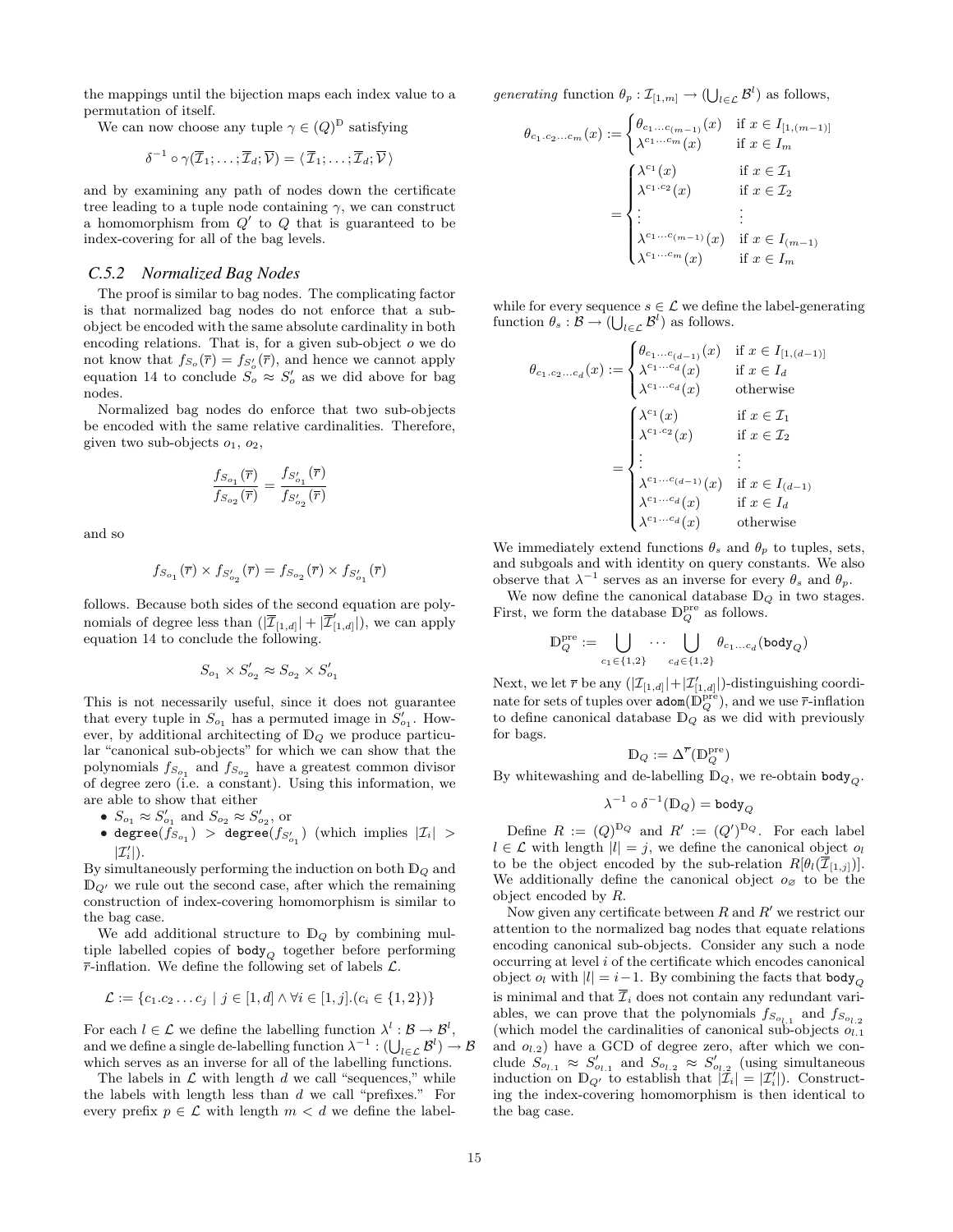### *C.5.3 Set Nodes*

The proofs for both bag and normalized bag nodes hinge upon applying equation 14 to translate from a counting argument to an argument that the mappings in the node can be re-organized so that (certain) index values map to permutations of themselves. Set equality ignores cardinality, so counting arguments are of no help. Instead, we architect  $\mathbb{D}_Q$  so that the relation  $(Q)^{\mathbb{D}_Q}$  encodes certain canonical objects which can only be constructed via indexing on a particular combination of values. To effect this, we construct  $\mathbb{D}_{Q}$  by combining multiple labelled copies of body<sub> $O$ </sub>, similar to the approach we used for normalized bags, but with a much more complicated labelling system that introduces much more symmetry into  $\mathbb{D}_{\mathcal{Q}}$ .

Define integer  $N = \max(|\mathcal{I}_{[1,d]}|, |\mathcal{I}'_{[1,d]}|) + 2$ . The symmetry will be specified using mechanisms we will call labelgenerating components, sequences, and prefixes. For each level  $i \in [1, d]$ , let  $LGC_i$  denote the set of *label-generating* components at level i, defined as follows.

$$
LGC_i := \{(\overline{y}_i, \overline{z}_i) \mid \overline{y}_i, \overline{z}_i \in [1, N]^{|{\cal I}_i|}\}
$$

We say that component  $c = (\overline{y}_i, \overline{z}_i)$  contains a *conflict at* position i.j if  $y_{i,j} = z_{i,j}$ , and we use CF-LGC<sub>i</sub> to denote the conflict-free subset of  $LGC_i$ .

Let LGS denote the set of *label-generating sequences*, composed out of label-generating components as follows.

$$
LGS := \{c_1.c_2 \dots c_d \mid \forall i \in [1, d] : c_i \in LGC_i\}
$$

We say that a sequence  $s \in LGS$  is conflict-free if it is composed entirely of conflict-free components, and we use  $CF-LGS$  to denote the conflict-free subset of  $LGS$ .

For each integer  $m \in [1, d]$ , let  $LGP_m$  denote the set of label-generating prefixes of length m, defined as follows.

$$
LGP_m := \{c_1 \dots c_{(m-1)} \cdot \overline{y}_m \mid \forall i \in [1, m-1] \cdot (c_i \in LGC_i) \land \exists \overline{z}_m \cdot ((\overline{y}_m, \overline{z}_m) \in LGC_m) \}
$$

Every sequence  $s \in LGS$  corresponds to a unique prefix in each of  $LGP_1, \ldots, LGP_d$ . Conversely, every prefix  $p \in$  $LGP_m$  with  $m < d$  can be extended in  $N^{|\mathcal{I}_m|+|\mathcal{I}_{(m+1)}|}$  different ways to yield a prefix in  $LGP_{m+1}$ , while every prefix  $p \in LGP_d$  can be extended in  $N^{|\mathcal{I}_d|}$  different ways to yield a complete sequence in  $LGS$ . We say that a prefix is *conflict*free if it can be iteratively extended into a conflict-free sequence, and we use  $CF\text{-}LGP_m$  to denote the conflict-free subset of  $LGP_m$ . Every conflict-free prefix  $p \in CF \text{-} LGP_m$ with  $m < d$  can be extended in  $(N-1)^{|\mathcal{I}_m|} N^{|\mathcal{I}_{(m+1)}|}$  different ways to yield a conflict-free prefix in  $CF-LGP_{m+1}$ , while every conflict-free prefix  $p \in CF\text{-}LGP_d$  can be extended in  $(N-1)^{|\mathcal{I}_d|}$  different ways to yield a conflict-free sequence in  $C\hspace{-0.08cm}F\hspace{-0.08cm}-.\hspace{-0.08cm}L\hspace{-0.08cm}GS.$ 

Let  ${\mathcal L}$  denote the following set of labels.

$$
\mathcal{L} := \{ \overline{z}_1 \dots \overline{z}_j \cdot k \mid j \in [1, d-1] \land \forall i \in [1, j]. \exists \overline{y}_i. ((\overline{y}_i, \overline{z}_i) \in LGC_i) \land k \in [1, N] \} \cup \{ \overline{z}_1 \dots \overline{z}_d \mid \forall i \in [1, d]. \exists \overline{y}. ((\overline{y}_i, \overline{z}_i) \in LGC_i) \}
$$

For each  $l \in \mathcal{L}$  we define the set  $\mathcal{B}^l$ , the labelling function  $\lambda^{l}$ , and the de-labelling function  $\lambda^{-1}$  as we did previously for normalized bags.

For each  $m \in [1, d]$  and each label-generating prefix  $p \in$  $LGP_m$  we define the following label-generating function  $\theta_p$ :  $\mathcal{I}_{[1,m]} \to (\bigcup_{l \in \mathcal{L}} \mathcal{B}^l)$  as follows.

$$
\theta_{(\overline{y}_1, \overline{z}_1)\dots(\overline{y}_{(m-1)}, \overline{z}_{(m-1)})\cdot\overline{y}_m}(x)
$$
\n
$$
:= \begin{cases}\n\theta_{(\overline{y}_1, \overline{z}_2)\dots(\overline{y}_{(m-2)}, \overline{z}_{(m-2)})\cdot\overline{y}_{(m-1)}}(x) & \text{if } x \in \mathcal{I}_{[1,m-1]} \\
\lambda^{\overline{z}_1 \dots \overline{z}_{(m-1)}\cdot y_{m,j}}(x) & \text{if } \exists j \in [1, |\mathcal{I}_m|] \text{ such that } x = I_{m,j} \\
\lambda^{y_{1,j}}(x) & \text{if } \exists j \in [1, |\mathcal{I}_1|] \text{ such that } x = I_{1,j} \\
\lambda^{\overline{z}_1 \cdot y_{2,j}}(x) & \text{if } \exists j \in [1, |\mathcal{I}_2|] \text{ such that } x = I_{2,j} \\
\lambda^{\overline{z}_1 \cdot \overline{z}_2 \cdot y_{3,j}}(x) & \text{if } \exists j \in [1, |\mathcal{I}_3|] \text{ such that } x = I_{3,j} \\
\vdots & \vdots \\
\lambda^{\overline{z}_1 \dots \overline{z}_{(m-1)} \cdot y_{m,j}}(x) & \text{if } \exists j \in [1, |\mathcal{I}_m|] \text{ such that } x = I_{m,j}\n\end{cases}
$$

Similarly, for each label-generating sequence  $s \in LGS$ , we define the following label-generating function  $\theta_s : \mathcal{B} \to (\bigcup_l \mathcal{B}^l)$ as follows.  $\overline{a}$ 

$$
\theta_{(\overline{y}_1, \overline{z}_1) \dots (\overline{y}_d, \overline{z}_d)}(x) := \begin{cases} \theta_{(\overline{y}_1, \overline{z}_2) \dots (\overline{y}_{(d-1)}, \overline{z}_{(d-1)}) \cdot \overline{y}_d}(x) \\ \qquad \qquad \text{if } x \in \mathcal{I}_{[1,d]} \\ \lambda^{\overline{z}_1 \dots \overline{z}_d}(x) \qquad \qquad \text{otherwise} \end{cases}
$$

We immediately extend functions  $\theta_p$  and  $\theta_s$  to tuples, sets, and subgoals and with identity on constants in  $\mathcal{C}$ . We also observe that  $\lambda^{-1}$  serves as an inverse for every  $\theta_p$  and  $\theta_s$ .

Suppose that  $s \in LGS$  contains a conflict at position i.j. Given any tuple t containing both variable  $I_{i,j}$  and some variable  $I \in \mathcal{B} \setminus \mathcal{I}_{[1,i]}$  (i.e. a non-index variable or a member of  $\mathcal{I}_{[i+1,d]}$ , the labelled tuple  $\theta_s(t)$  evidences the conflict at *i.j.* That is, because  $\theta_s(I_{i,j}) = I_{i,j}^{\overline{z}_1... \overline{z}_{(i-1)} \cdot y_{i,j}}$  and  $\theta_s(I)$  is assigned a label that starts with  $\overline{z}_1 \ldots \overline{z}_i$ , from tuple  $\theta_s(t)$ we can infer that  $y_{i,j} = z_{i,j}$  and so conclude that sequence s has a conflict at position  $i$ .j.

We now define the canonical database  $\mathbb{D}_Q$  as follows.

$$
\mathbb{D}_Q:=\bigcup_{s\in CF\text{-}LGS}\theta_s(\mathtt{body}_Q)
$$

Because variable s ranges over only conflict-free label-generating sequences, database  $\mathbb{D}_Q$  does not contain any tuple that evidences any conflicts. By de-labelling  $\mathbb{D}_Q$  we re-obtain body $_Q$ .

$$
\lambda^{-1}(\mathbb{D}_{Q})=\mathtt{body}_{Q}
$$

Define  $R := (Q)^{D_Q}$  and  $R' := (Q')^{D_Q}$ . For each  $m \in [1, d]$ and  $p \in LGP_m$  we define the canonical object  $o_p$  to be the object encoded by the sub-relation  $R[\theta_p(\overline{\mathcal{I}}_{[1,j]})]$ . We additionally define the canonical object  $o_{\emptyset}$  to be the object encoded by R. By combining the definition of canonical objects with the fact that  $\mathbb{D}_Q$  was only generated from conflict-free sequences, we can prove the following lemma.

**Lemma 2** Given any integer  $m \in [2, d]$  satisfying  $|\mathcal{I}_m| > 0$ , any prefix  $p \in CF\text{-}LGP_{(m-1)}$ , and any prefix  $q \in LGP_m$  that extends p; canonical object o<sup>p</sup> contains canonical object o<sup>q</sup> as a sub-object iff q is conflict-free.

From Lemma 2 we can show that for any  $m \in [1, d]$  and prefix  $p \in CF\text{-}LGP_m$ , by examining the canonical object  $o_p$ we can identify all of the values in the set  $\theta_p(\mathcal{I}_m)$ . (Prove this requires using the fact that  $\mathcal{I}_m$  only contains core indexes, and hence each index in  $\mathcal{I}_m$  is either an output variable or is related to an inner index variable as per the definition of